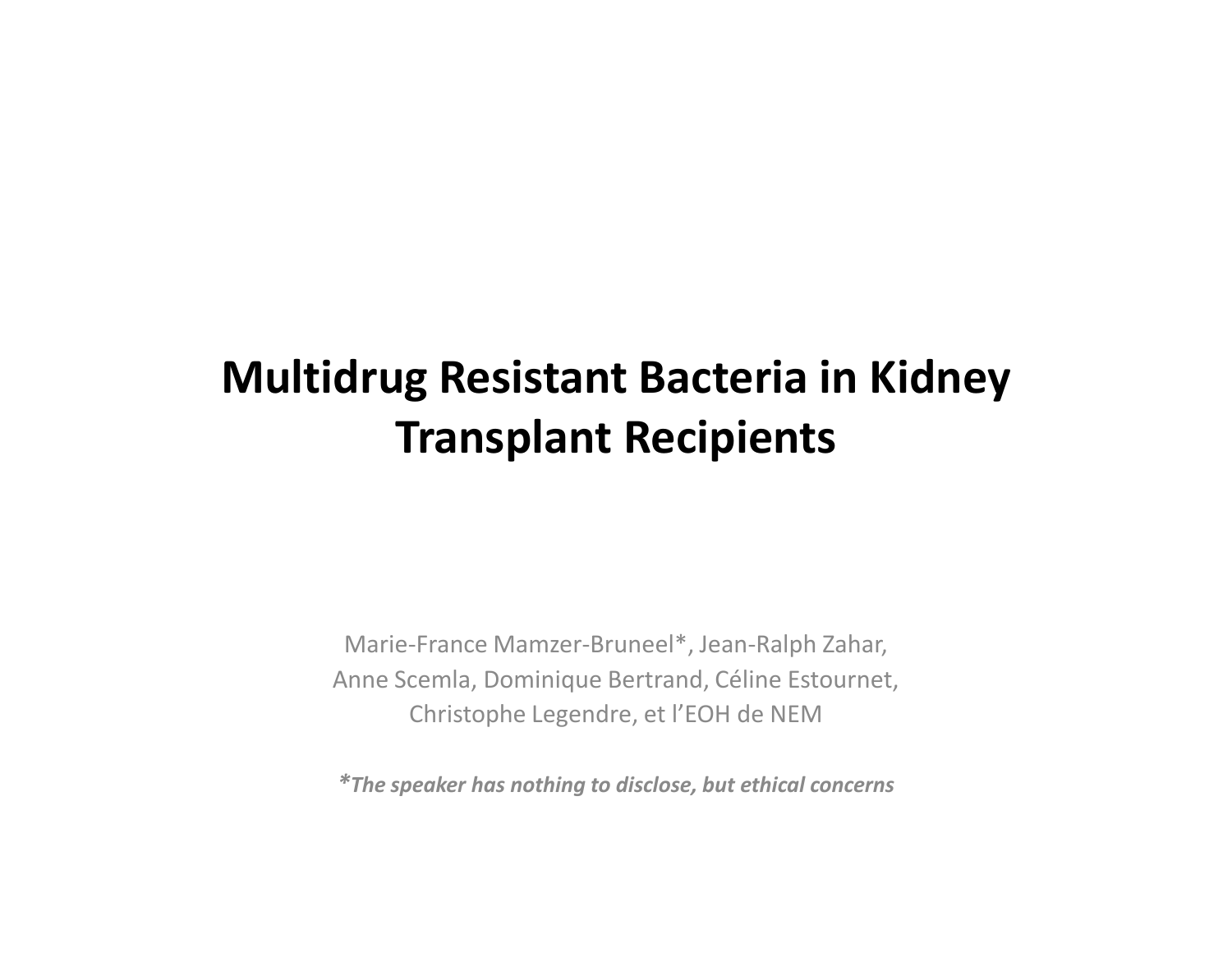# **Introduction (1)**

- $\bullet$ **Increasing incidence** of colonization and infection with Multidrug resistant (MDR) bacteria **throughout the world since 1980**
	- Nosocomial settings
	- Community-acquired infections
- **Resistance to multiple antibiotics/classes**
- **Antimicrobial resistance data**
	- Vary worldwide, **geographically**
	- Vary as **time** goes by
- • **Gram negative bacteria** : Extended-spectrum ßlactamase (EBSL)-producing organisms: *E. coli, Klebsiella, Enterobacteriaccae… Pseudomonas and Acinetobacter baumanii*
- **Gram positive bacteria**: MRAS, VRE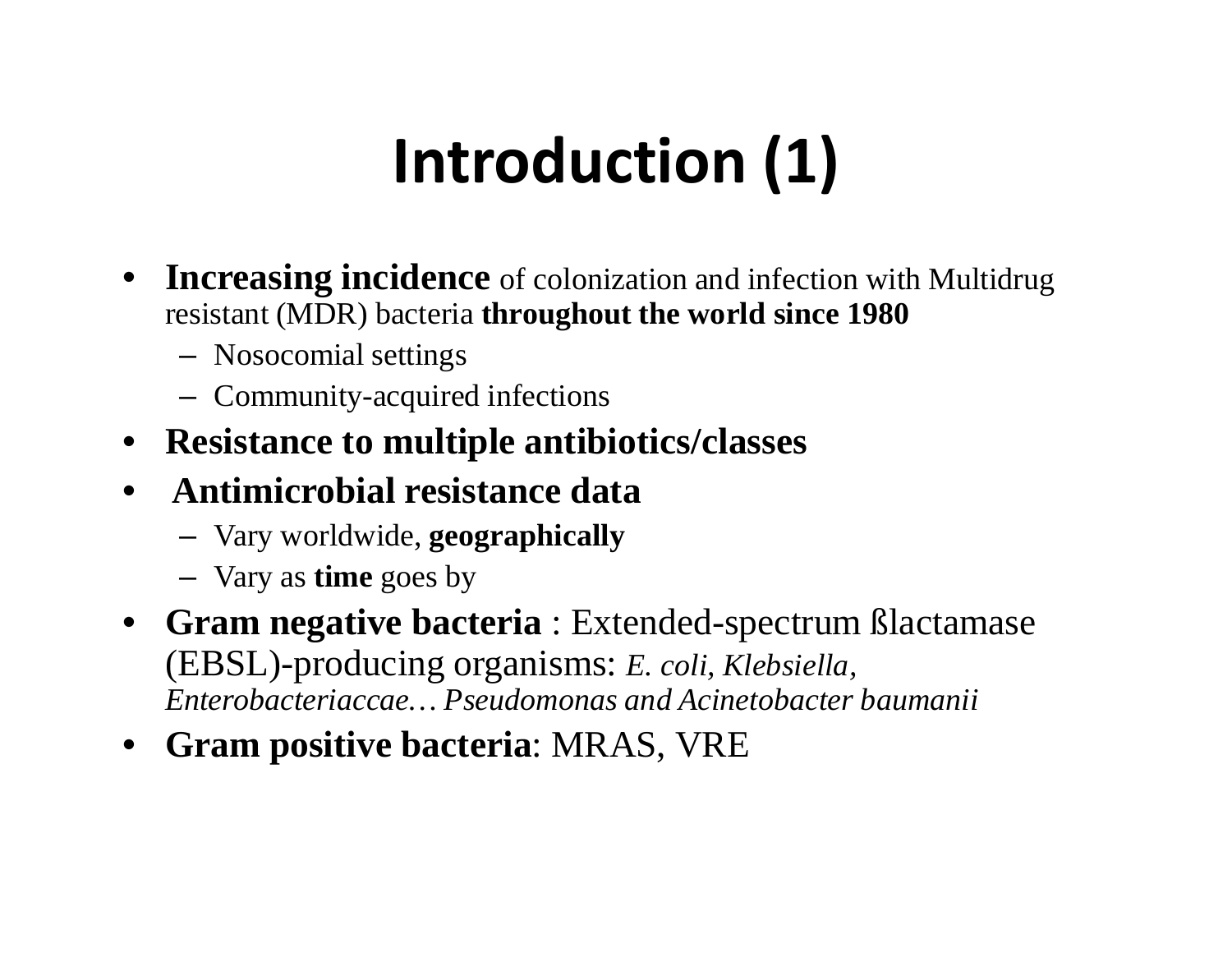# **Introduction (2)**

- $\bullet$  **Limited data in kidney transplant recipients** whereas
	- **Very high risk** of bacterial infections
	- **Very high risk** of nosocomial infection
	- **Increasing antimicrobial resistance** in community settings
	- **General risk factors** for antibiotic resistance : recurrent ITU, previous antibiotic usage, diabetes mellitus, prior instrumentation of urinary tract, age over 65
- •**Sporadic nosocomial outbreaks reports**
- $\bullet$  **No recent surveys**
	- Incidence of colonization or Infection?
	- Specific risk factors for antibiotic resistance not studied
	- Outcome?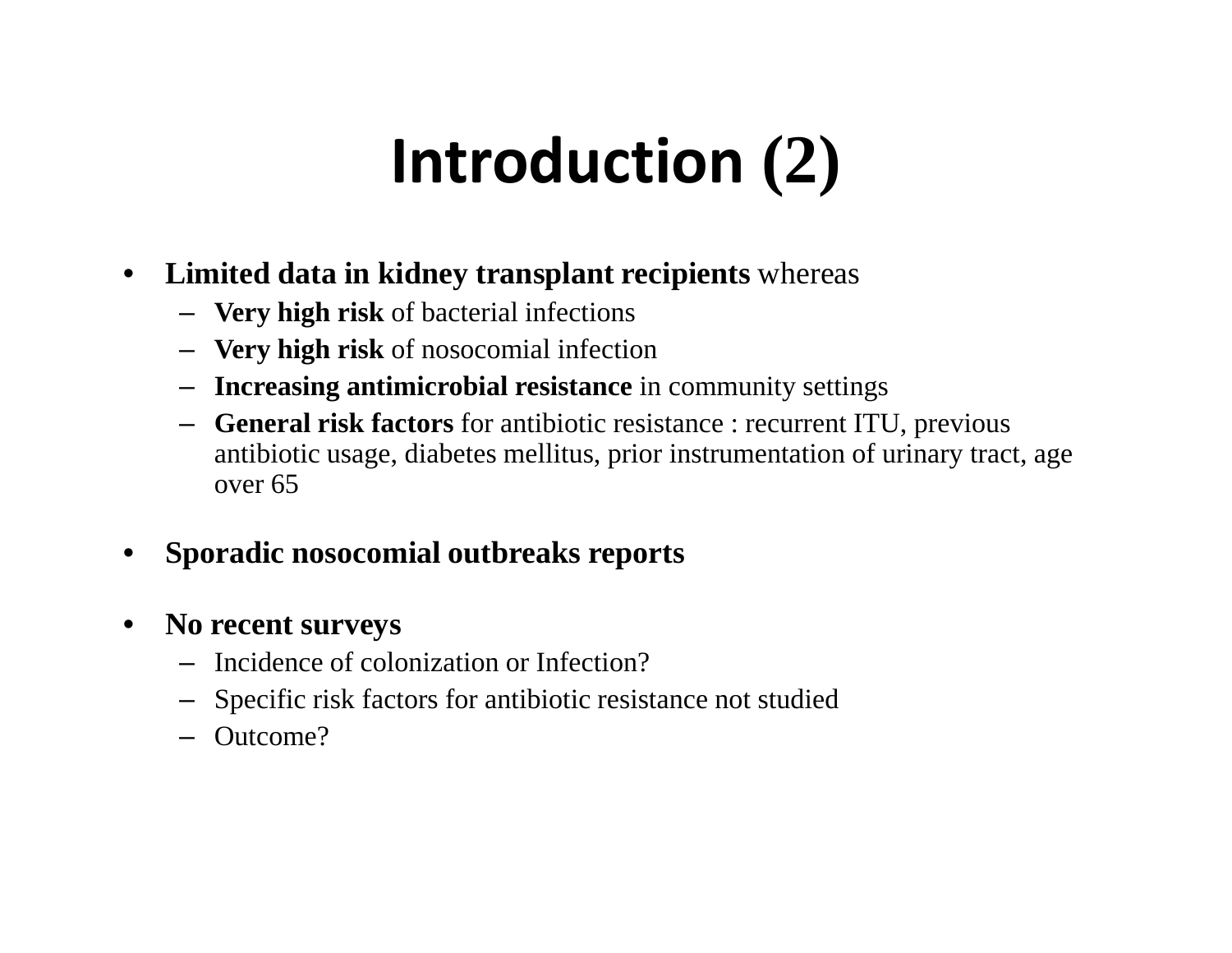## **Available epidemiological data**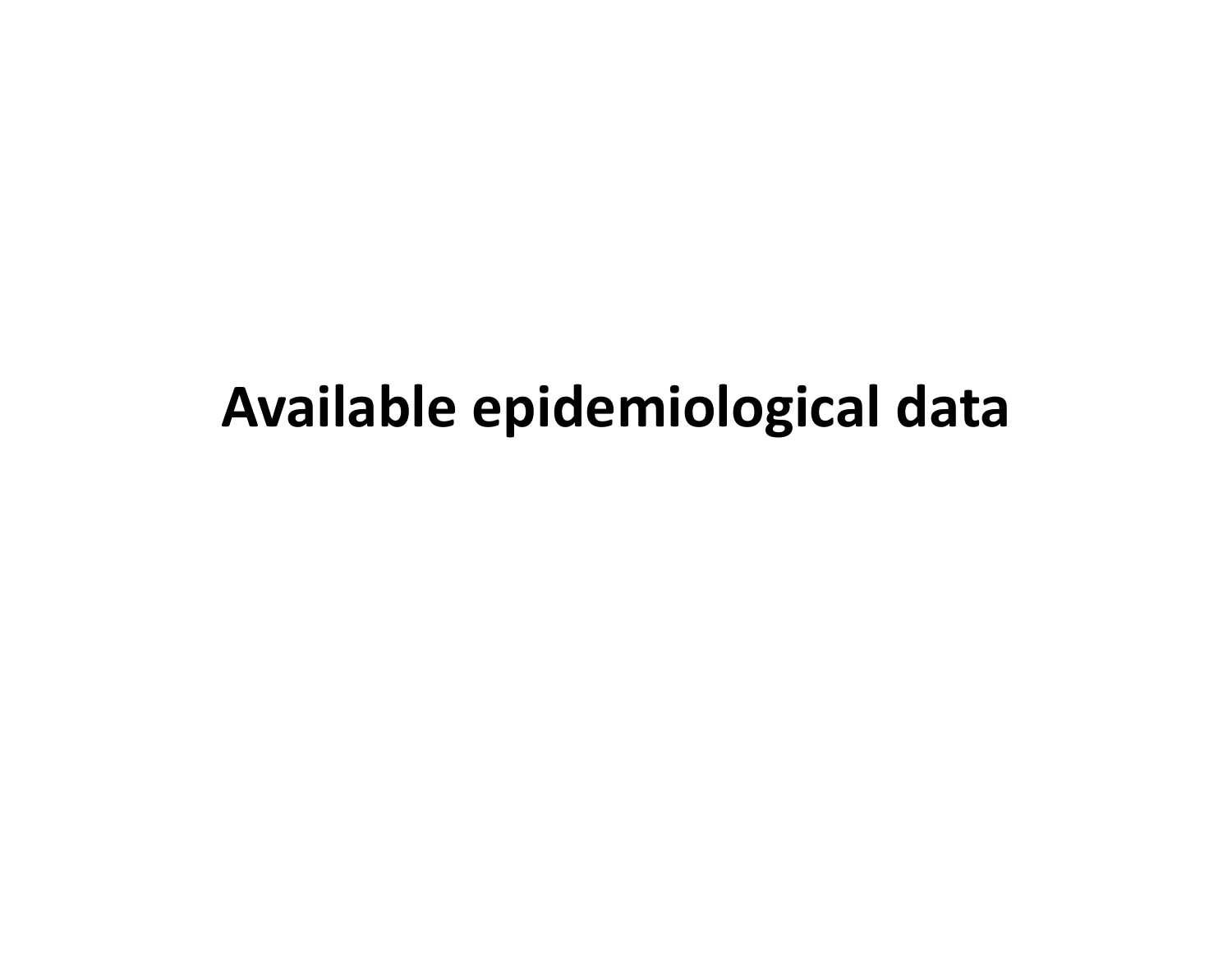### **Proportion of Antibiotic non-susceptible isolates in France…**

Antimicrobial resistance surveillance in Europe 2010: www.ecdc.europa.eu

| Pathogens by antimicrobial classes | 2003                     | 2004           | 2005                    | 2006           | 2007           | 2008           | 2009                     | 2010           |
|------------------------------------|--------------------------|----------------|-------------------------|----------------|----------------|----------------|--------------------------|----------------|
| Streptococcus pneumoniae           |                          |                |                         |                |                |                |                          |                |
| Penicillin R                       | ù,                       | a.             | $\overline{5}$          | 4              | 4              | $\overline{7}$ | $6\phantom{.}6$          | (1)            |
| Penicillin Ri                      | $\overline{\phantom{a}}$ | $\bullet$      | 36                      | 32             | 34             | 30             | 27                       | 28             |
| Macrolldes RI                      | $\scriptstyle\star$      | ÷.             | 41                      | 36             | 37             | 31             | 27                       | 30             |
| Staphylococaus aureus              |                          |                |                         |                |                |                |                          |                |
| Oxacillin/Meticillin R             | 29                       | 29             | 27                      | 27             | 26             | 24             | 23                       | 22             |
| Escherichia coli                   |                          |                |                         |                |                |                |                          |                |
| Aminopenicilins R                  | 50                       | 47             | 50                      | 53             | 54             | 54             | 55                       | 55             |
| Aminoglycosides R                  | 5                        | $\overline{4}$ | 5                       | $\overline{6}$ | 6              | $\overline{7}$ | 8                        | $\overline{7}$ |
| <b>Fluoroguinolones R</b>          | 9                        | 8              | 11                      | 14             | 15             | 16             | 19                       | 18             |
| Third-gen. cephalosporins R        | $\langle 1$              | $\langle 1$    | $\mathbf{1}$            | $\overline{2}$ | $\overline{2}$ | 4              | $\overline{\phantom{a}}$ | $\overline{7}$ |
| Carbapenems R                      | $\langle 1$              | (1)            | (1)                     | $\langle 1$    | $\langle 1$    | $\langle 1$    | $\langle 1$              | (1)            |
| Enterococcus faecalis              |                          |                |                         |                |                |                |                          |                |
| <b>Aminopenicilins RI</b>          | 3                        | $\overline{1}$ | $\overline{1}$          | $\mathbf{1}$   | $\mathbf{1}$   | $\langle 1$    | $\mathbf{1}$             | (1)            |
| <b>HL</b> Gentamicin R             | 16                       | 17             | 15                      | 16             | 15             | 18             | 18                       | 18             |
| Vancomycin R                       | (1)                      | $\alpha$       | $\epsilon$ 1            | (1)            | (1)            | (1)            | (1)                      | (1)            |
| Enterococcus faecium               |                          |                |                         |                |                |                |                          |                |
| Aminopenicilins RI                 | 30                       | 56             | 64                      | 69             | 67             | 68             | 63                       | 78             |
| <b>HL Gentamicin R</b>             | 23                       | 21             | 24                      | 30             | 30             | 30             | 38                       | 41             |
| Vancomycin R                       | $\langle 1$              | 5              | $\overline{\mathbf{3}}$ | 3              | $\mathbf{1}$   | $\langle 1$    | (1)                      | $\mathbf{1}$   |
| Klebsiella pneumoniae              |                          |                |                         |                |                |                |                          |                |
| Aminoglycosides R                  | $\blacksquare$           | $\bullet$      | 5                       | $\overline{7}$ | 11             | 17             | 20                       | 18             |
| <b>Fluoroguinolones R</b>          | ٠                        | ×.             | $\overline{7}$          | 9              | 14             | 21             | 24                       | 22             |
| Third-gen. cephalosporins R        | ÷                        | $\alpha$       | 4                       | 6              | 10             | 15             | 19                       | 18             |
| Carbapenems R                      | $\epsilon$               | $\bullet$      | $\langle 1$             | $\langle 1$    | $\langle 1$    | $\langle 1$    | $\langle 1$              | $\langle 1$    |
| Pseudomonas aeruginosa             |                          |                |                         |                |                |                |                          |                |
| Piperacillin R                     | é.                       | ä,             | 15                      | 11             | 11             | 14             | 21                       | 20             |
| Ceftazidime R                      | ×                        | $\sim$         | $\overline{9}$          | 6              | $\overline{7}$ | 8              | 17                       | 13             |
| Carbapenems R                      | ×,                       | ٠              | 14                      | 12             | 14             | 14             | 17                       | 18             |
| Aminoglycosides R                  | ۰                        | $\omega$       | 22                      | 16             | 18             | 15             | 19                       | 19             |
| <b>Fluoroguinolones R</b>          | ×.                       | $\bullet$      | 27                      | 23             | 24             | 22             | 25                       | 23             |

Table 2: Proportion (%) of antibiotic non-susceptible isolates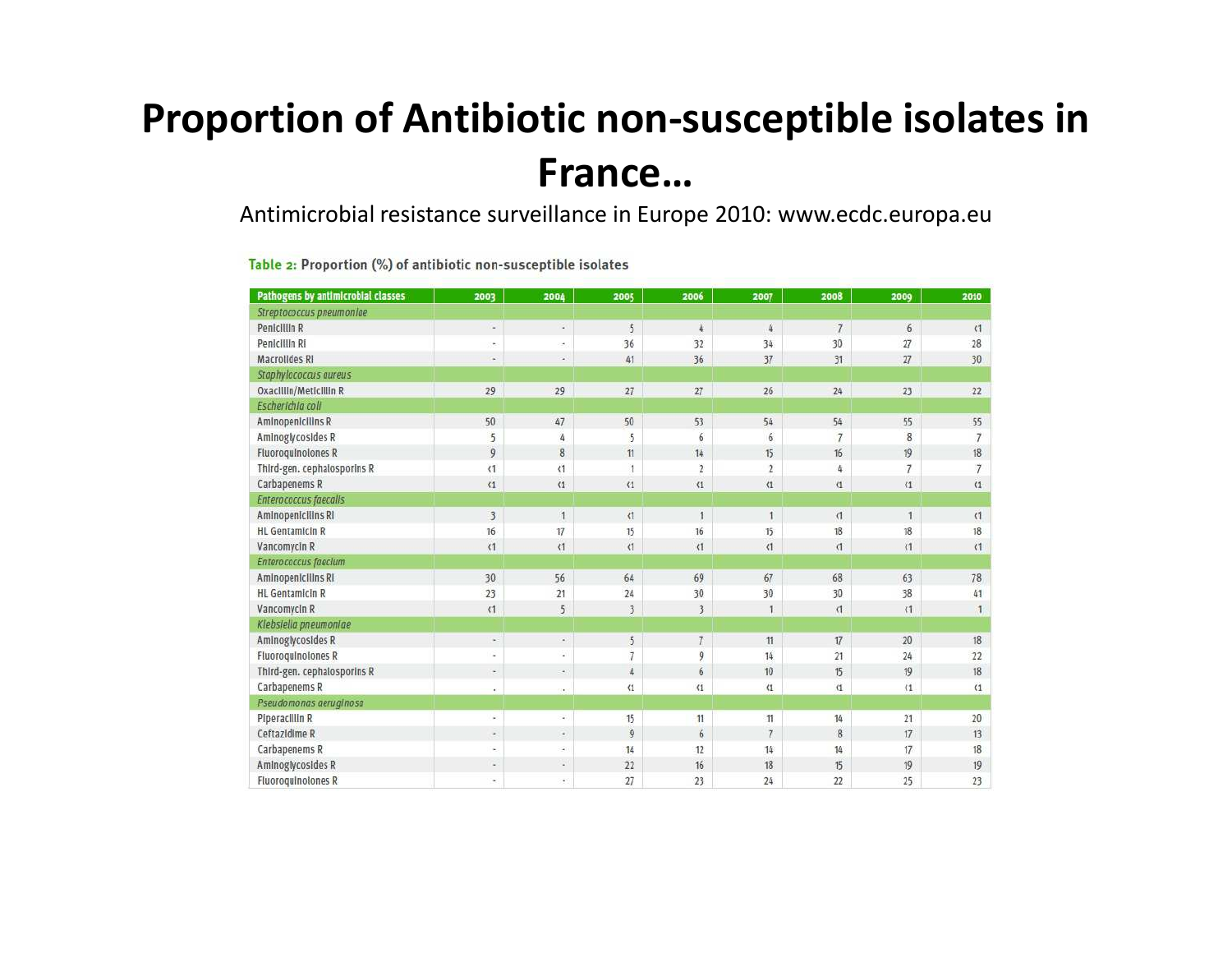## **Expended spectrum ßlactamase (ESBL) producing Gram negative bacteria**

| TABLE 1                       |                             |                                                                     |                                                         |                                                                  |  |  |  |  |
|-------------------------------|-----------------------------|---------------------------------------------------------------------|---------------------------------------------------------|------------------------------------------------------------------|--|--|--|--|
| Bush-Jacoby-Medeiros<br>Group | Molecular class<br>(Ambler) | Preferred substrates                                                | Representative enzymes                                  | Resistance or susceptibility to<br>$\beta$ -lactamase inhibitors |  |  |  |  |
| Cephalosporins                |                             | AmpC                                                                | Resistant                                               |                                                                  |  |  |  |  |
| 2 <sub>b</sub>                |                             | Penicilline Caphalacparine                                          | <b>TEM SHV</b>                                          | Susceptible                                                      |  |  |  |  |
| 2be                           | $\mathbf{A}$                | Penicillins,<br>extended-spectrum<br>cephalosporins,<br>monobactams | TEM, SHV                                                | Susceptible                                                      |  |  |  |  |
| 2d                            | D                           | <b>INSTITUTION CONSUMING</b>                                        | <b>UAA</b>                                              | Resistant                                                        |  |  |  |  |
| 2e                            | $\mathbf{A}$                | Cephalosporins                                                      | Inducible<br>cephalosporinases from<br>Proteus vulgaris | Susceptible                                                      |  |  |  |  |
| 2f                            | $\overline{A}$              | Penicillins, cephalosporins,<br>carbapenems                         | NMC-A from Enterobacter<br>cloacae                      | Resistant                                                        |  |  |  |  |
| $\overline{3}$                | B                           | Most $\beta$ -lactams including<br>carbapenems                      | L1 from Stenotrophomonas<br>maltophilia                 | Resistant                                                        |  |  |  |  |

mended from original Bush-Jacoby-Medeiros classification scheme for bacterial  $\beta$ -lactamase

- $\bullet$  Produced by the enterobacteriaceae family of Gram-negative organisms
	- Class A ß-lactamase (Ambler classification)
		- •**Plasmid mediated enzyme**
		- Hydrolyse oxyimino-cephalosporine and monobactam not cephamycins or carbapenems. Inhibited in vitro by•clavulanate
- $\bullet$  **Individual danger**:
	- Delay in diagnosis and institution of appropriate antimicrobial therapy
	- Higher morbidity and mortality in ICU
- **Public menace**: **lack of new antibiotics** $\bullet$

Critical care research and practice 2012. Article ID: 625170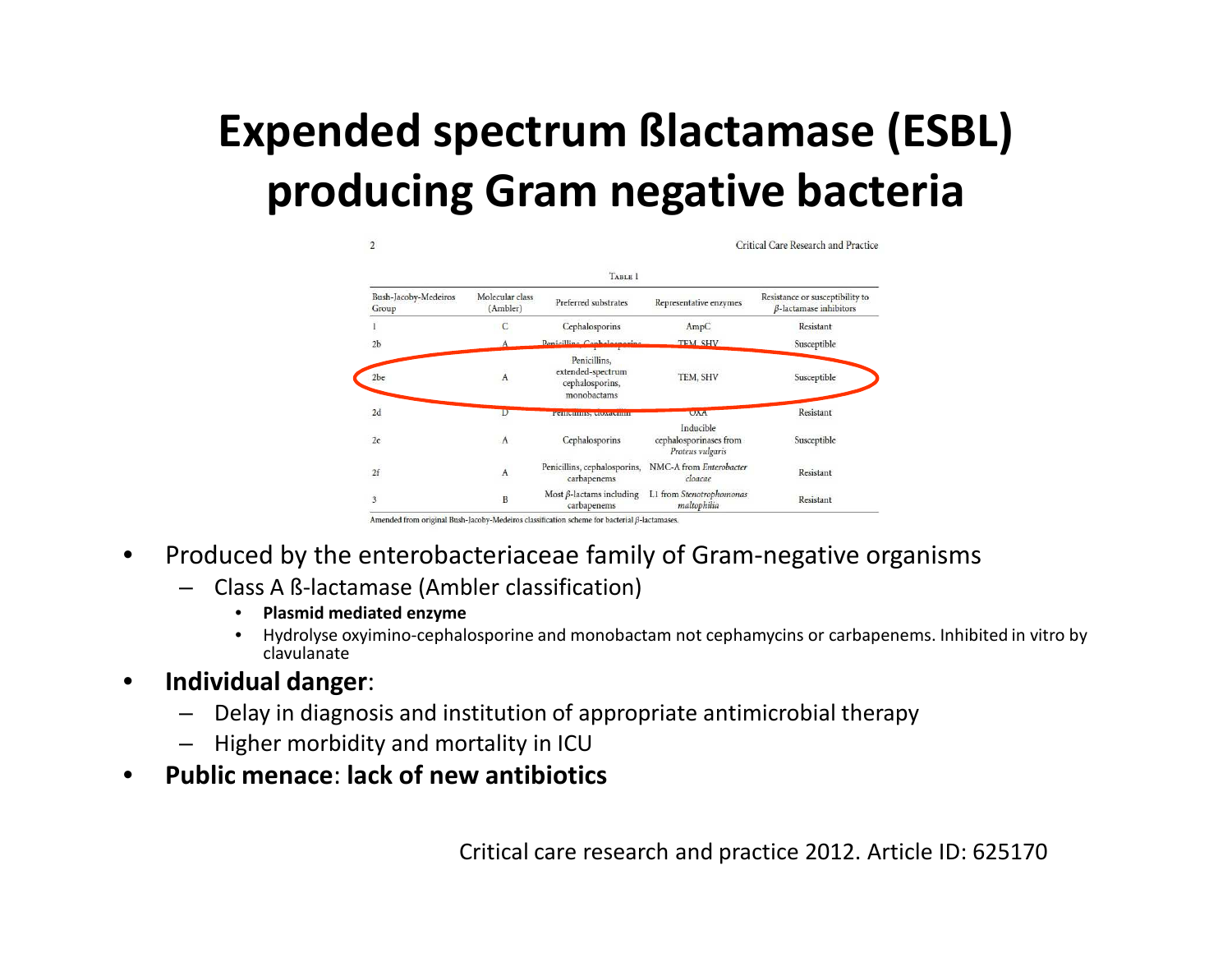### Meta-analysis of mortality in ESBL-producing versus non-ESBLproducing Enterobacteriaceae bacteraemia



Schwaber & Carmelli, 2007, J Antimicrob Chemother, **60**: 913-20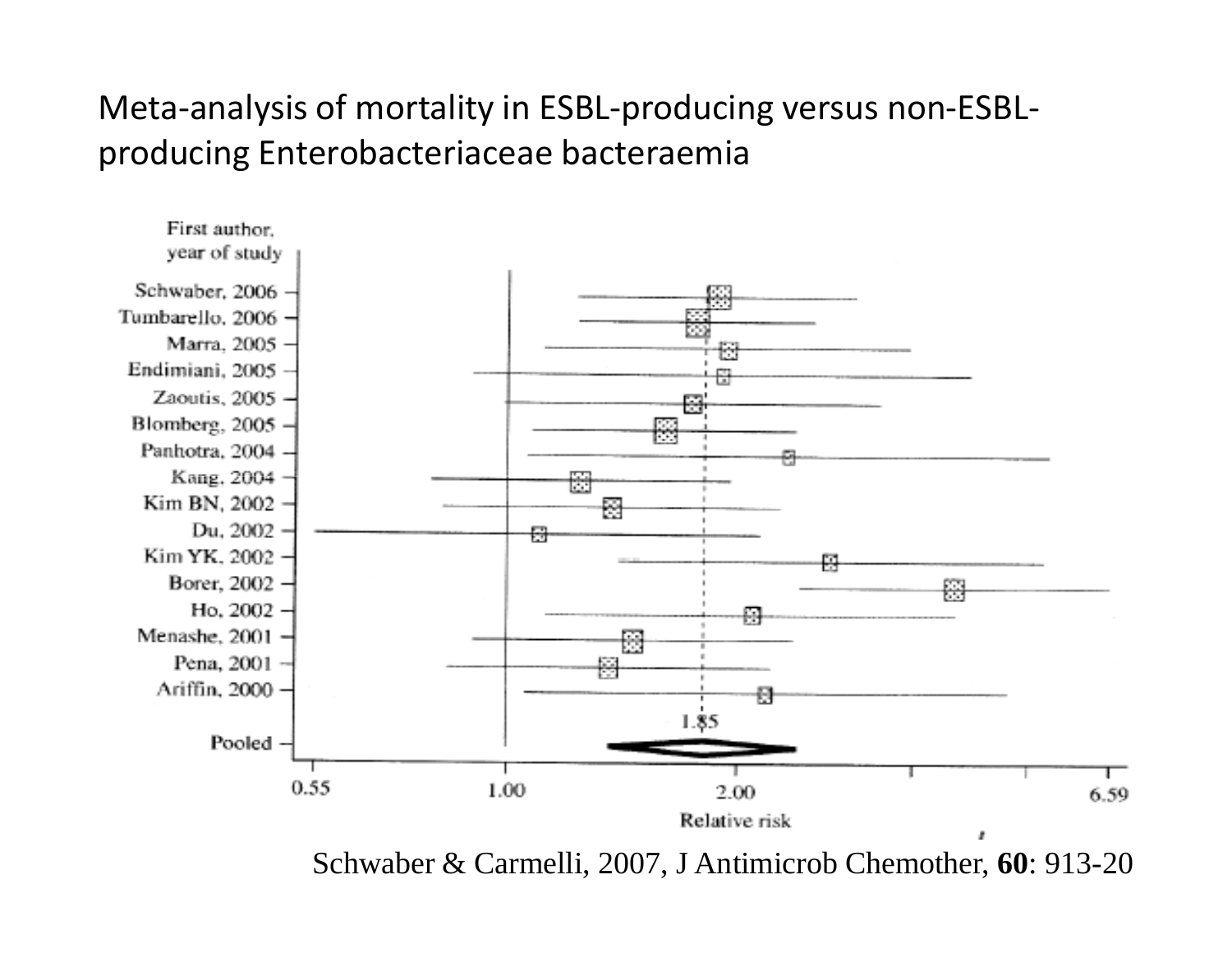### **Risk Factors for ESBLs in renal transplant recipients**



Figure 2: Cumulative probability of infection with extended spectrum β-lactamase (ESBL)-producing and desrepressed AmpC B-lactamase gram- negative bacilli during follow-up

American Journal of Transplantation 2008; 8: 1000-1005

#### Linares et al.



- • Prospective monocentric study, Barcelona, Spain. 2003-2006
- • 417 patients, 15 double kidneypancreas transplantations
- •60 infections in 49 patients
- $\bullet$  Mainly *E. coli (58%)* and ITU (78%)
- • Risk factors:
	- previous antibiotherapy
	- Double Kidney-Pancreas T
	- Post transplant dialysis requirement
	- Reoperation
	- Posttransplant urinary obstruction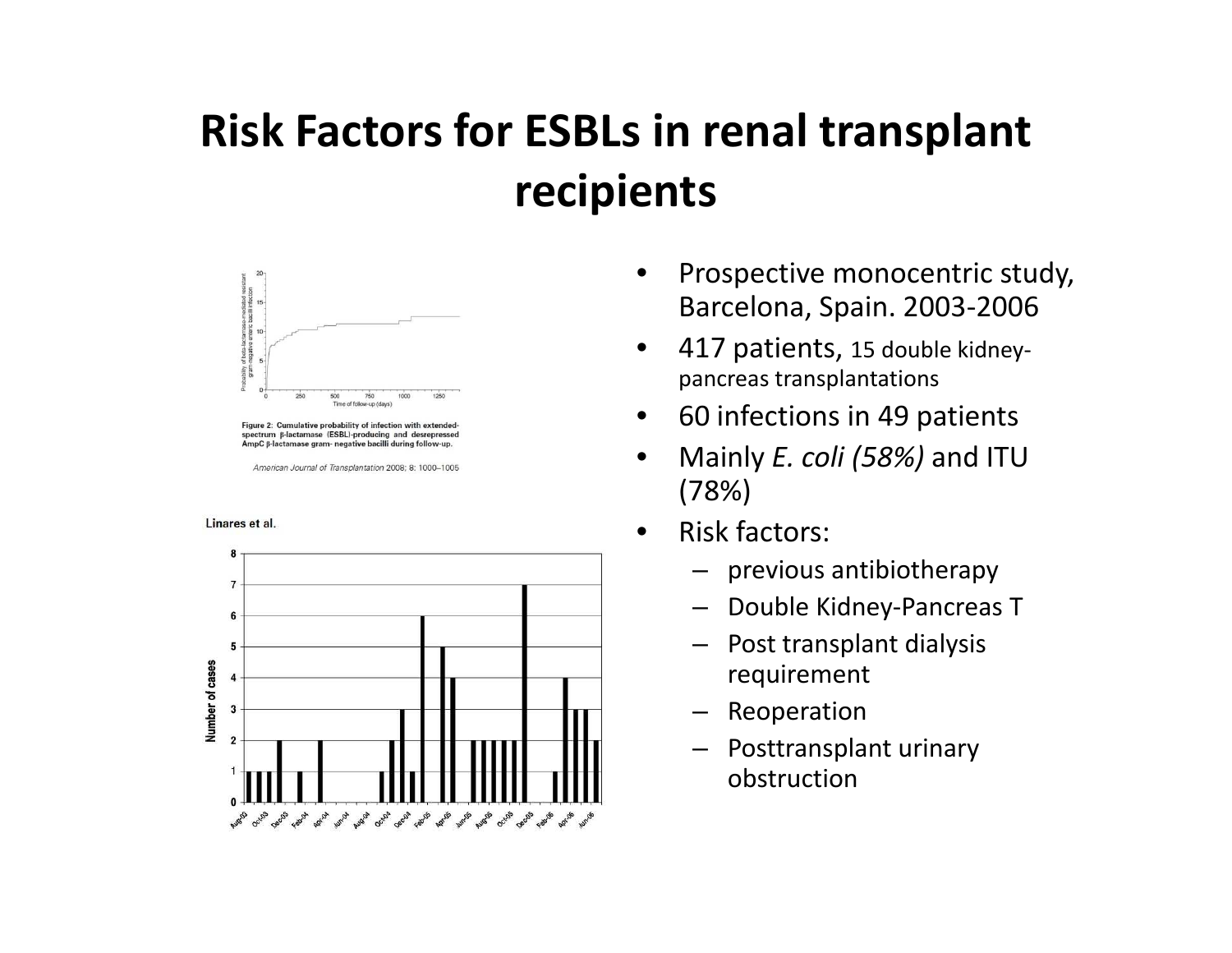## **Clinical response and rate of recurrence of ESBL-producing organisms in SOT**

- • Monocentric retrospective study
	- US; 2003-2006
- • 20 patients admitted for infection
	- Median time: 3,5 years (1-23)
	- 85% inadequate empiric antibiotic therapy
	- 19 clinical resolutions / 1 death
		- 12 recurrent infections

|  |                                              |                 |                           |                                 | Table 1. Characteristics of 20 Solid Organ Transplant Recipients with ESBL-Producing Infections |                                             |                                                    |                                                                |  |
|--|----------------------------------------------|-----------------|---------------------------|---------------------------------|-------------------------------------------------------------------------------------------------|---------------------------------------------|----------------------------------------------------|----------------------------------------------------------------|--|
|  | $-$ US; 2003-2006                            | Pt.             |                           |                                 | <b>Site of infection and Empiric Antimicrobial Therapy</b>                                      |                                             |                                                    |                                                                |  |
|  |                                              | Age (y)/<br>Sex | <b>Transplant</b><br>Type | Organism                        | 1st<br><b>Admission</b>                                                                         | 2nd<br>Admission                            | 3rd<br>Admission                                   | 4th<br>Admission                                               |  |
|  | 20 patients admitted for infection           | 31/F            | Kidney/<br>pancreas       | Escherichia coli Urine          | Ciprofloxacin (I)                                                                               | Urine<br>Ciprofloxacin (I)                  |                                                    |                                                                |  |
|  |                                              | 50/M            | Kidney                    | E coli                          | Respiratory/blood<br>None (i)                                                                   | Blood<br>Imipenem (A)                       | Blood<br>Ertapenem (A)                             |                                                                |  |
|  | Median time: $3.5$ years $(1-23)$            | 51/F            | Kidney                    | E coli                          | Urine<br>Piperacillin/tazobactam (I)                                                            | Urine<br>Linezolid (I)                      |                                                    |                                                                |  |
|  |                                              | 44/M            | Kidney                    | $E$ coli                        | Blood/urine<br>Piperacillin/tazobactam (I)                                                      |                                             |                                                    |                                                                |  |
|  | 85% inadequate empiric<br>antibiotic therapy | 58/F            | Kidney                    | <b>Klabsiella</b><br>pneumoniae | Blood<br>Imipenem (A)                                                                           | Blood/urine<br>Piperacillin/tazobactam (I)  | Blood<br>Piperacillin/<br>tazobactam (I)           | Respiratory tract/<br>blood<br>Cefepime, vanco-<br>$mycin$ (I) |  |
|  |                                              | 66/M            | Kidney                    | K pneumoniae                    | Blood/urine<br>Piperacillin/tazobactam (I)                                                      | Blood/urine<br>None (I)                     | Urine<br>Piperacillin/tazobactam.<br>linezolid (I) | Blood<br>None (I)                                              |  |
|  | - 19 clinical resolutions / 1 death          | 46/M            | Kidney                    | K pneumoniae                    | Urine<br>Ciprofloxacin (I)                                                                      | Urine<br>None (I)                           | Urine<br>None (I)                                  |                                                                |  |
|  | • 12 recurrent infections                    | 56/M            | Kidney                    | K pneumoniae                    | Blood/urine<br>Ciprofloxacin (I)                                                                | Urine<br>None (I)                           | Urine<br>Amikacin (A)                              |                                                                |  |
|  |                                              | 62/F            | Kidney                    | K pneumoniae                    | Blood/urine<br>None (I)                                                                         | Blood<br>Imipenem (A)                       |                                                    |                                                                |  |
|  |                                              | 69/M            | Kidney                    | K pneumoniae                    | Blood/urine<br>Imipenem (A)                                                                     | Urine<br>Imipenem (A)                       |                                                    |                                                                |  |
|  |                                              | 37/M            | Kidney                    | K pneumoniae                    | Blood<br>Piperacillin/tazobactam (A)                                                            | Urine<br>Amoxicillin/clavulanic<br>acid (I) |                                                    |                                                                |  |
|  |                                              | 56/F            | Kidney                    | K pneumoniae                    | Respiratory tract /wound<br>Piperacillin/tazobactam (I)                                         |                                             |                                                    |                                                                |  |
|  |                                              | 67/F            | Kidney                    | K pneumoniae                    | Urine<br>Cefazolin (I)                                                                          |                                             |                                                    |                                                                |  |
|  |                                              | 58/F            | Kidney                    | <i><b>K</b></i> preumoniae      | Urine<br>Piperacillin/tazobactam.<br>vancomycin (I)                                             |                                             |                                                    |                                                                |  |
|  |                                              | 62/M            | Kidney                    | K pneumoniae                    | Urine/perirenal<br>Piperacillin/tazobactam,<br>vancomycin (I)                                   |                                             |                                                    |                                                                |  |
|  |                                              | 56/F            | Kidney                    | <b>A</b> pneumoniae             | Bland/urine<br>Piper dilin/tazobactam (I)                                                       |                                             |                                                    |                                                                |  |
|  | <b>Should we use carbapener</b>              |                 |                           |                                 | Urit<br>Am cillin/sulbactam.<br>vancomvcin (I)                                                  |                                             |                                                    |                                                                |  |
|  |                                              | 65/M            | Kidney                    | K pneumoniae                    | Urine<br>Cinroflovacin (I)                                                                      |                                             |                                                    |                                                                |  |

**The Annals of Pharmacotherapy 2011; 45: 309-16**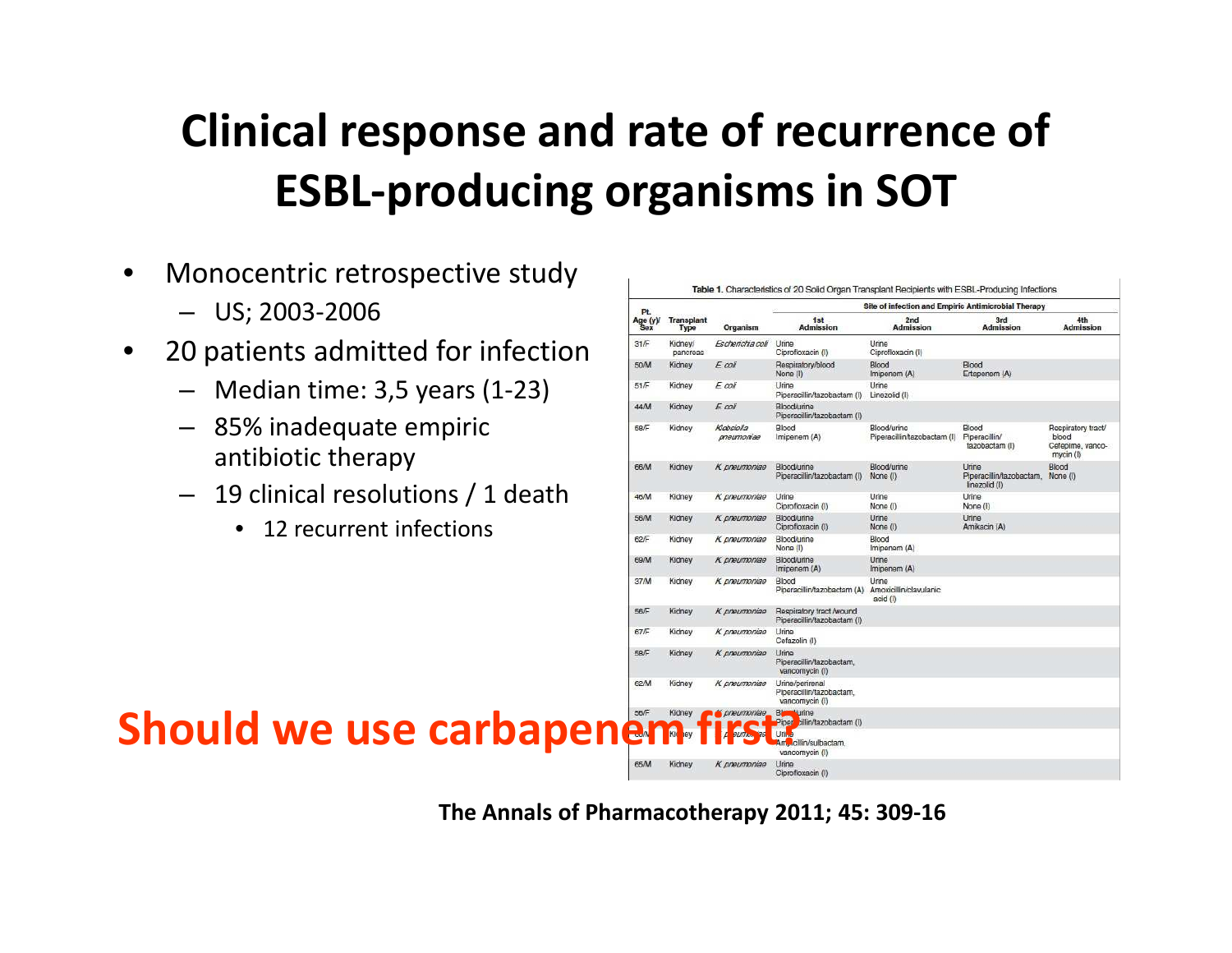### **Klebsielle pneumoniae: proportion of invasive isolates resistant to carbapenems in Europa**

Antimicrobial resistance surveillance in Europe 2010: www.ecdc.europa.eu

Figure 5.25: Klebsiella pneumoniae: proportion of invasive isolates resistant to carbapenems in 2010

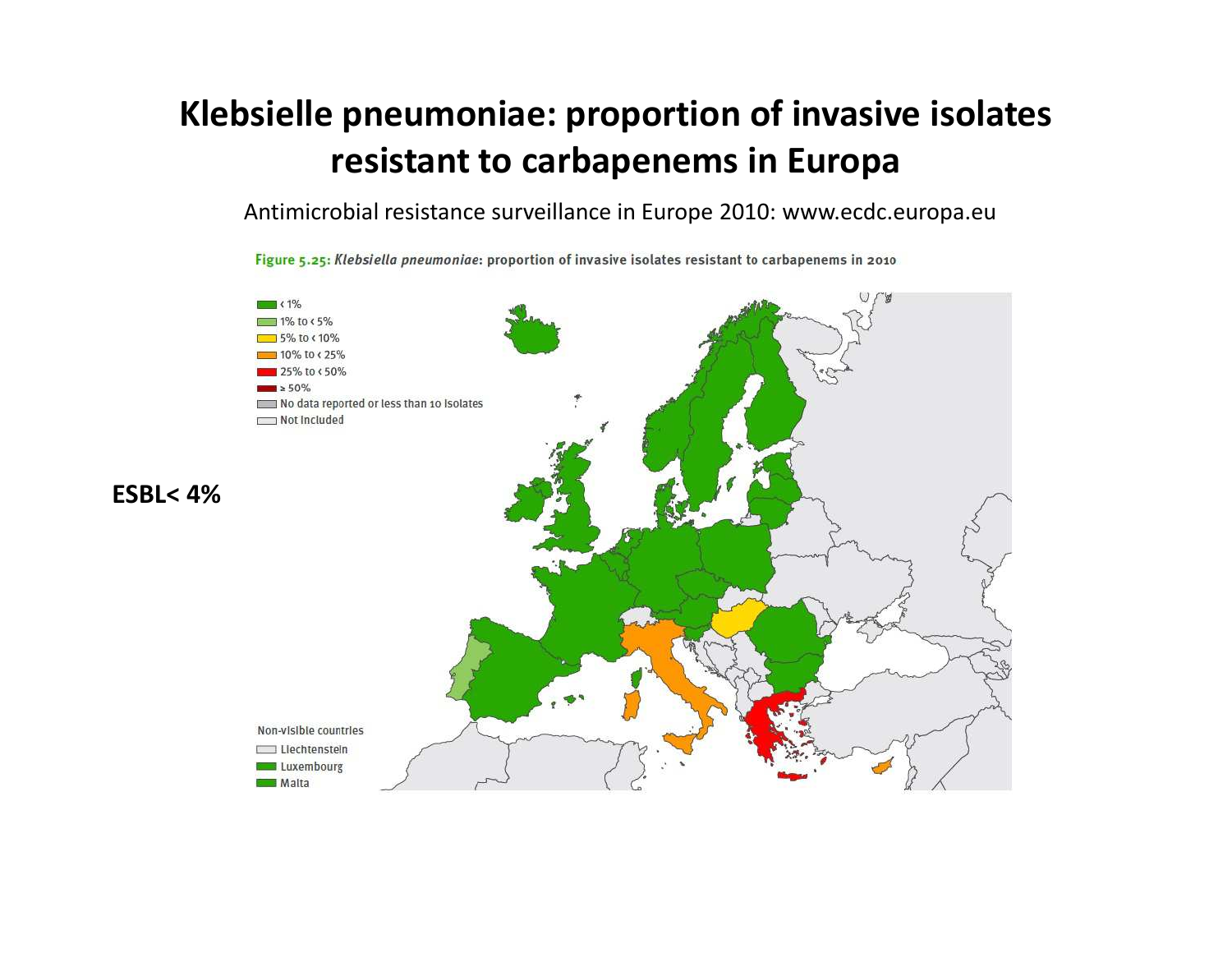### **Transmission of MDR** *E. coli* **through Kidney transplantation. AJT 2011; 11:628-32**

- $\bullet$  **Donor:** 56 years old woman admitted for a subarachnoid hemorrage.
	- Brain death **7 days** after admission, Organ recovery on **day 9**.
	- Urine and perfusate fluid samples cultures only available respectively on **D11** and **D12** : **MDR** *E. coli\**
	- lack of transmission to transplant units
- • **Recipient A**: Sepsis on D26. Pseudoanevrysm at the arterial anastomosis. Urine culture: **MDR** *E. coli***\***
- $\bullet$  **Recipient B**: sepsis *E. coli* : perfusate fluid, urine and blood samples: **MDR**  *E. coli\**
- $\bullet$ **No death, two graft losts**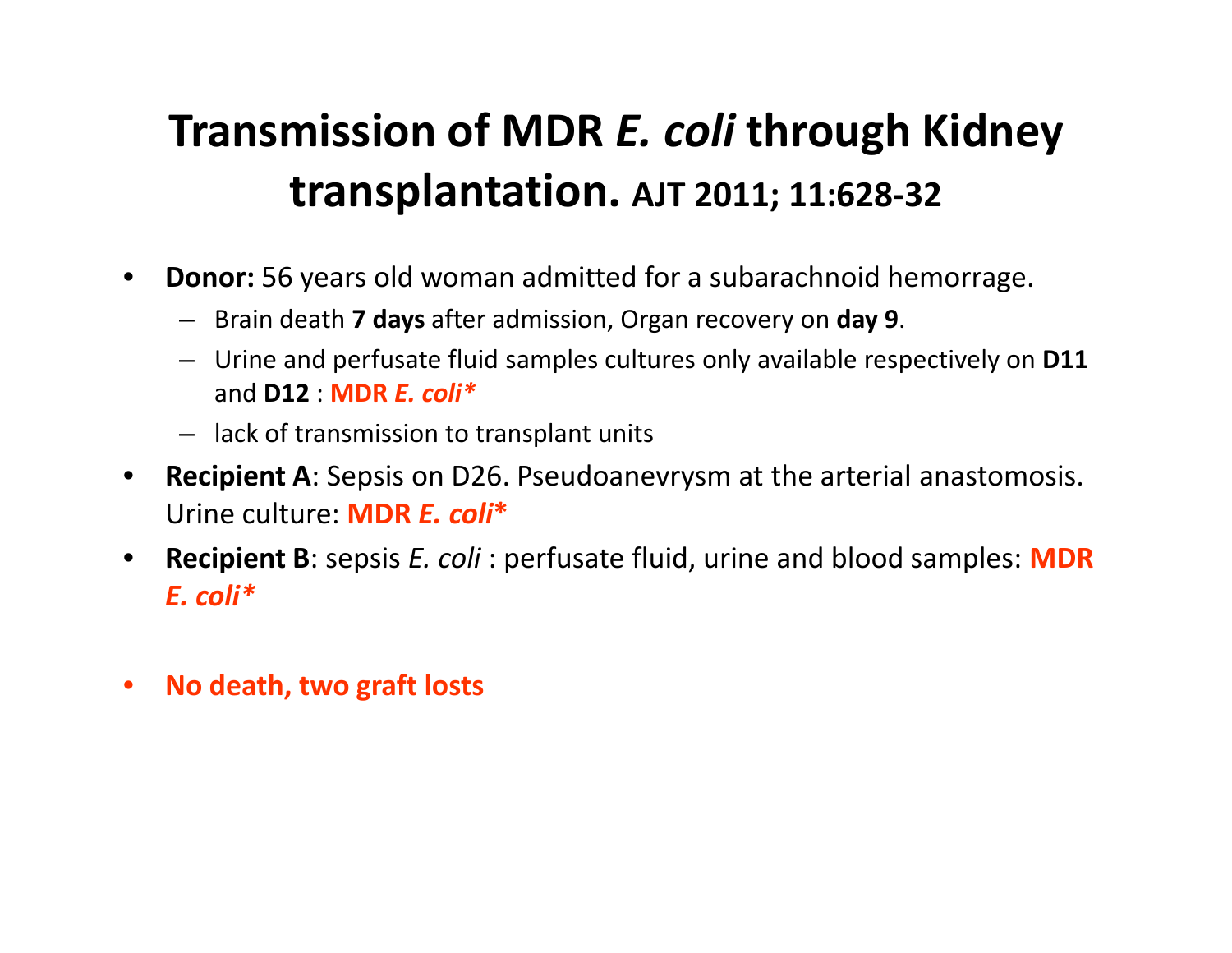## **MDR cocci Gram-positive bacteria**

#### $\bullet$ **VRE:**

- Epidemic and non epidemic strains
- **Van A et B (plasmidiques)**,C,D,E and G; *E. Faecalis*, *E. Faecium*
- colonization of the GI precedes infection
- Infections are rare but **lack of antibiotics**
- **Reservoir for vancomycin resistance genes**
- Risk factors for colonization and infections:
	- Settings: moderately to severely ill patients in acute-care hospitals (ICU, transplant units, oncology wards), long-term-care facilities, outpatients dialysis units
	- Advanced age, **severity of the underlying illness**, hematologic malignancy,neutropenia, cirrhosis, , recent intra-abdominal surgery, renal dialysis, prior nosocomial infection
	- Antibiotic exposure (vanco, cephalosporins, anti-anaerobic agents), **length of hospital stay**, **proximity to another patient infected or colonized with VRE**
- •**MRSA**: decreasing incidence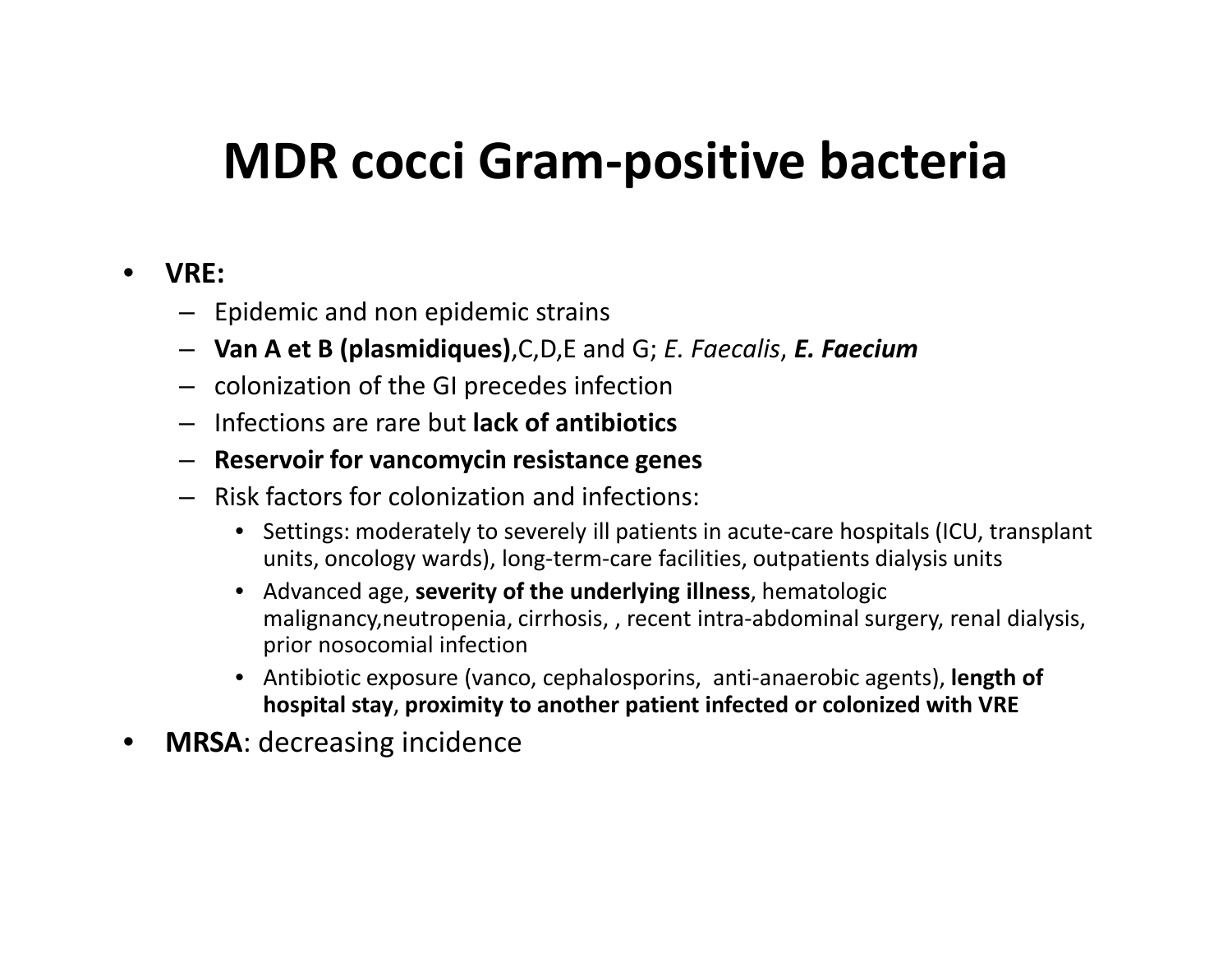### **Prevalence of VRE fecal colonization among kidney transplant patients**

**BMC Infectious Diseases 2006; 6-133**

| <b>Species</b>                        | Group    | Group <sub>2</sub> | Group 3                  | Total    |     |
|---------------------------------------|----------|--------------------|--------------------------|----------|-----|
| E. faecalis                           |          |                    | $\overline{\phantom{a}}$ | 9(23.6)  |     |
| E. faecium                            |          |                    |                          | 10(26.3) | 50% |
| E. gallinarum                         |          |                    |                          | 11(28.9) |     |
| E. casseliflavus                      |          |                    |                          | 7(18.4)  |     |
| E. raffinosus                         |          |                    |                          | 1(2.6)   |     |
| Total number of VRE-positive patients | 14(36.8) | 11(28.9)           | 13(34.2)                 | 38 (100) |     |

Table 2: Enterococcus species isolated from kidney transplant recipients

Values are expressed as N or N (%).

- •Sao Paulo, 280 kidney transplant recipients
- •2 stool specimens with one week interval
- • 3 groups (I: less than 30 days after transplantation; II: one to 6 months after transplantation; III: more than 6 months)
- •Prevalence rate 13,6%, as those of other high-risk groups
- •No infection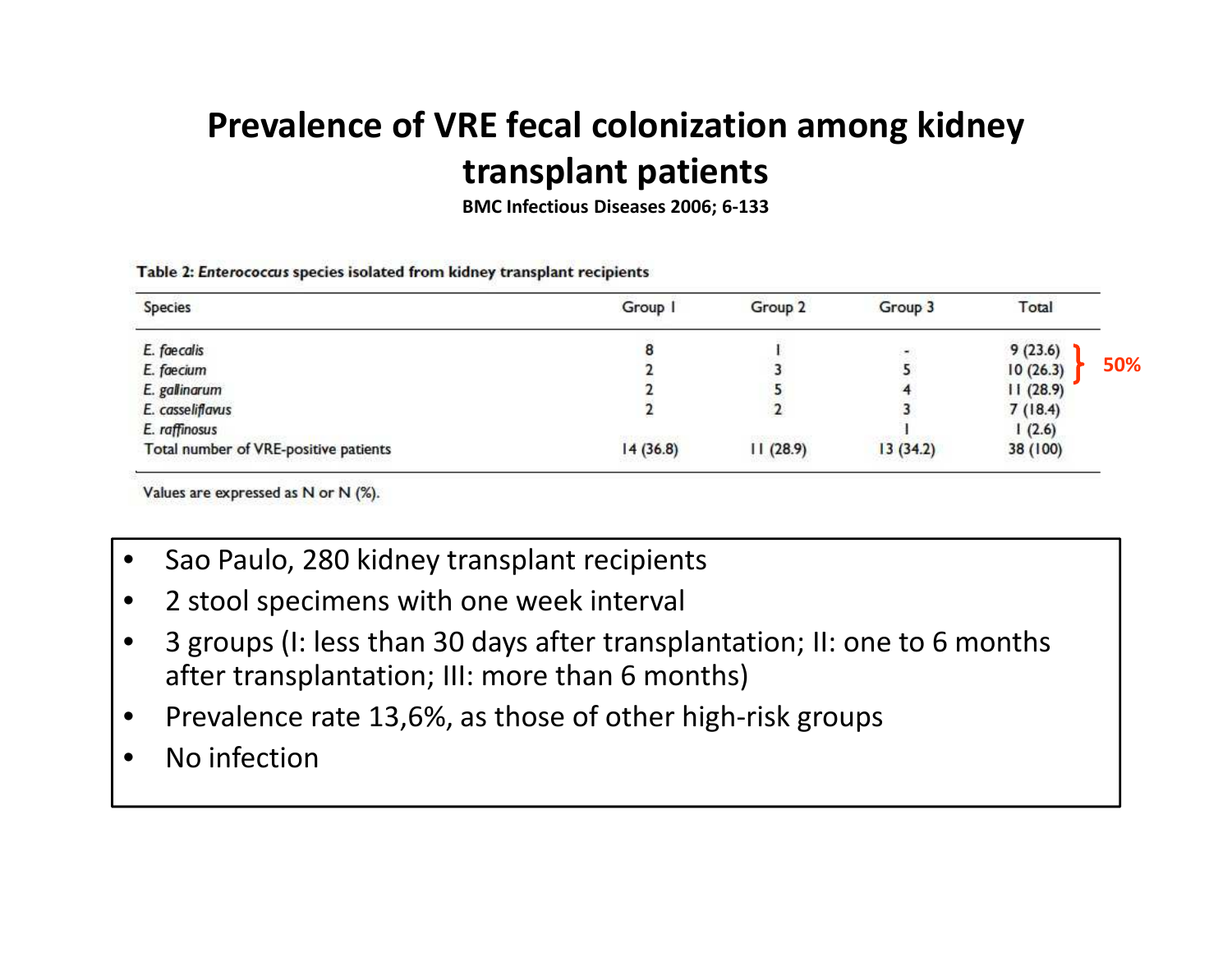## **VRE in France (Europa)**

Antimicrobial resistance surveillance in Europe 2010:www.ecdc.europa.eu

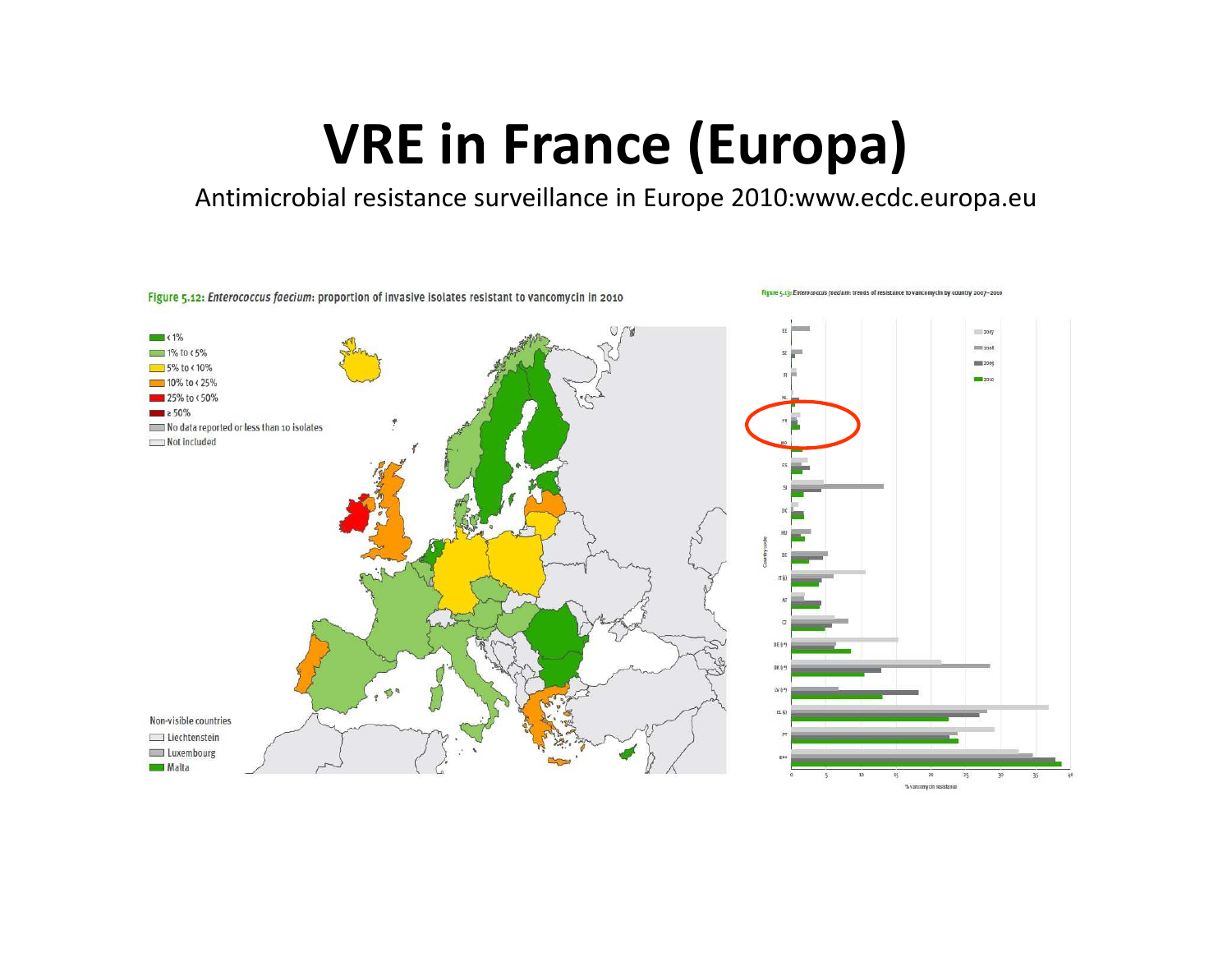The NEW ENGLAND JOURNAL of MEDICINE

**BRIEF REPORT** 

### Infection with Vancomycin-Resistant Staphylococcus aureus Containing the vanA Resistance Gene

Soju Chang, M.D., M.P.H., Dawn M. Sievert, M.S., Jeffrey C. Hageman, M.H.S., Matthew L. Boulton, M.D., Fred C. Tenover, Ph.D., M.P.H., Frances Pouch Downes, Dr.P.H., Sandip Shah, M.S., James T. Rudrik, Ph.D., Guy R. Pupp, D.P.M., William J. Brown, Ph.D., Denise Cardo, M.D., and Scott K. Fridkin, M.D., for the Vancomycin-Resistant Staphylococcus aureus Investigative Team\*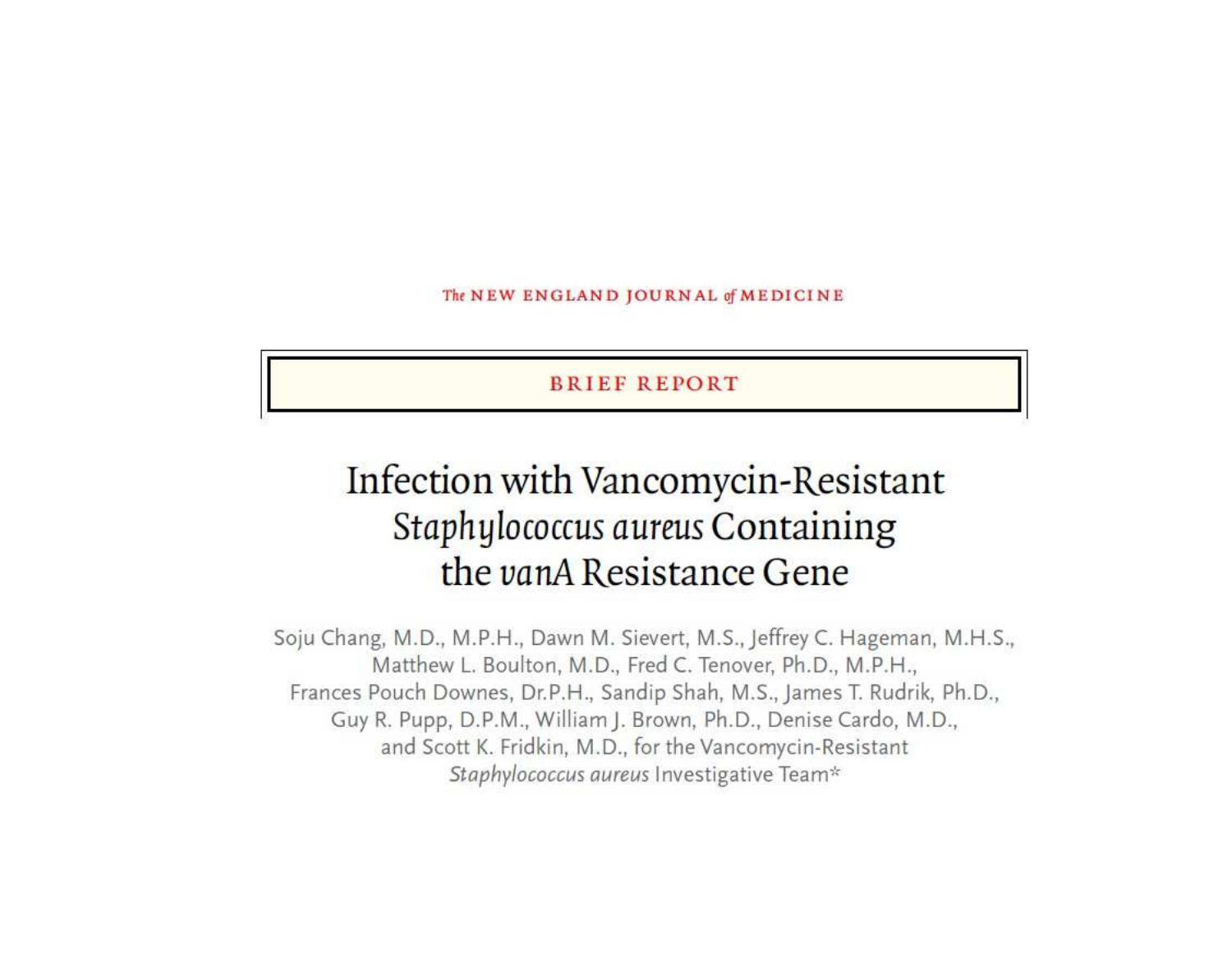## **MRSA in France (Europa)**

Antimicrobial resistance surveillance in Europe 2010:www.ecdc.europa.eu

Figure 5.8: Staphylococcus aureus: proportion of invasive isolates resistant to meticillin (MRSA) in 2010



% MRSA

Only controllers that imported are beatines or more per year were houded. The synthese seathly addition showling that decreasing awards, respectively. The<br>according indicate significant transit is one worth data track with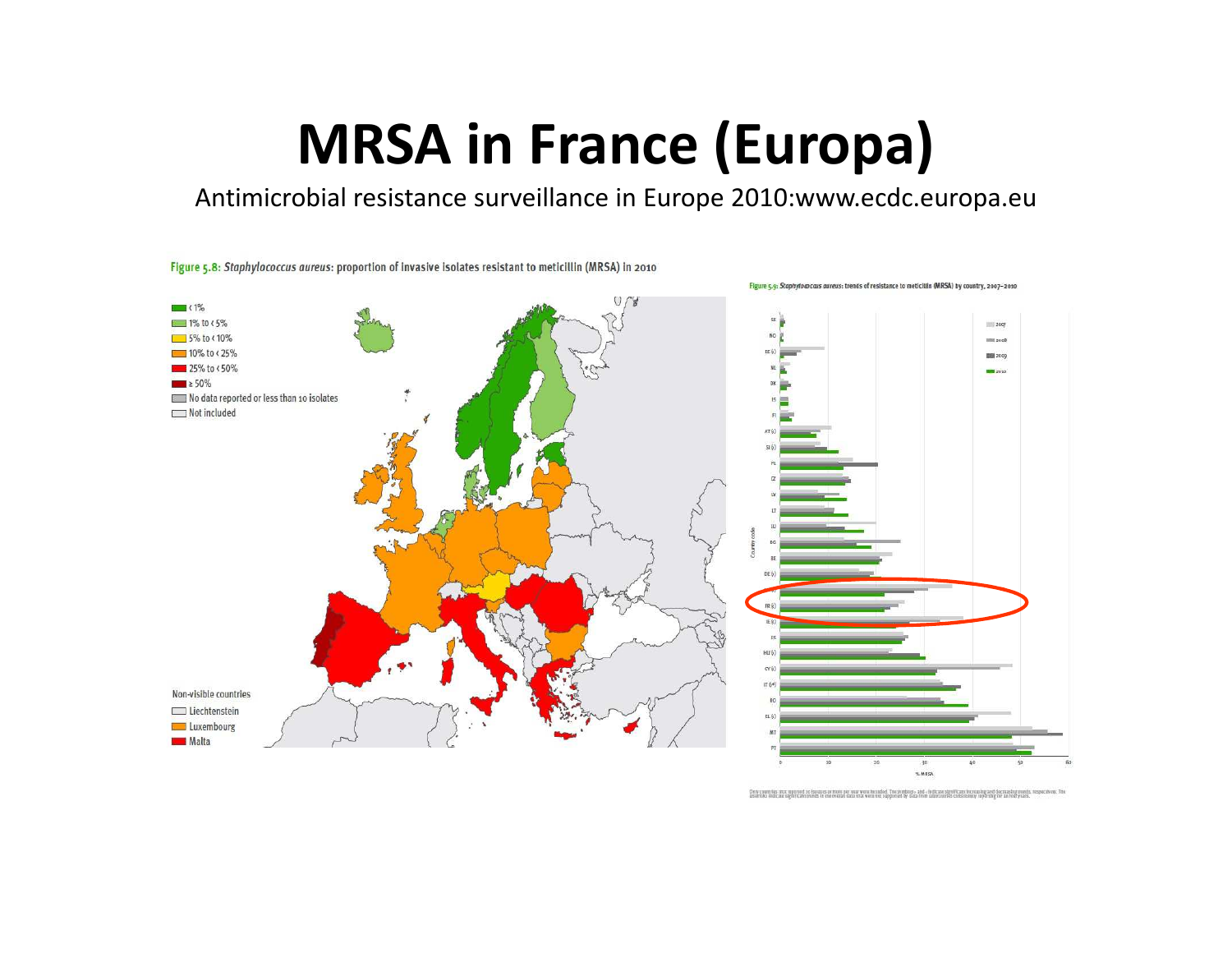## **VRE « outbreak » in a transplant renal unit**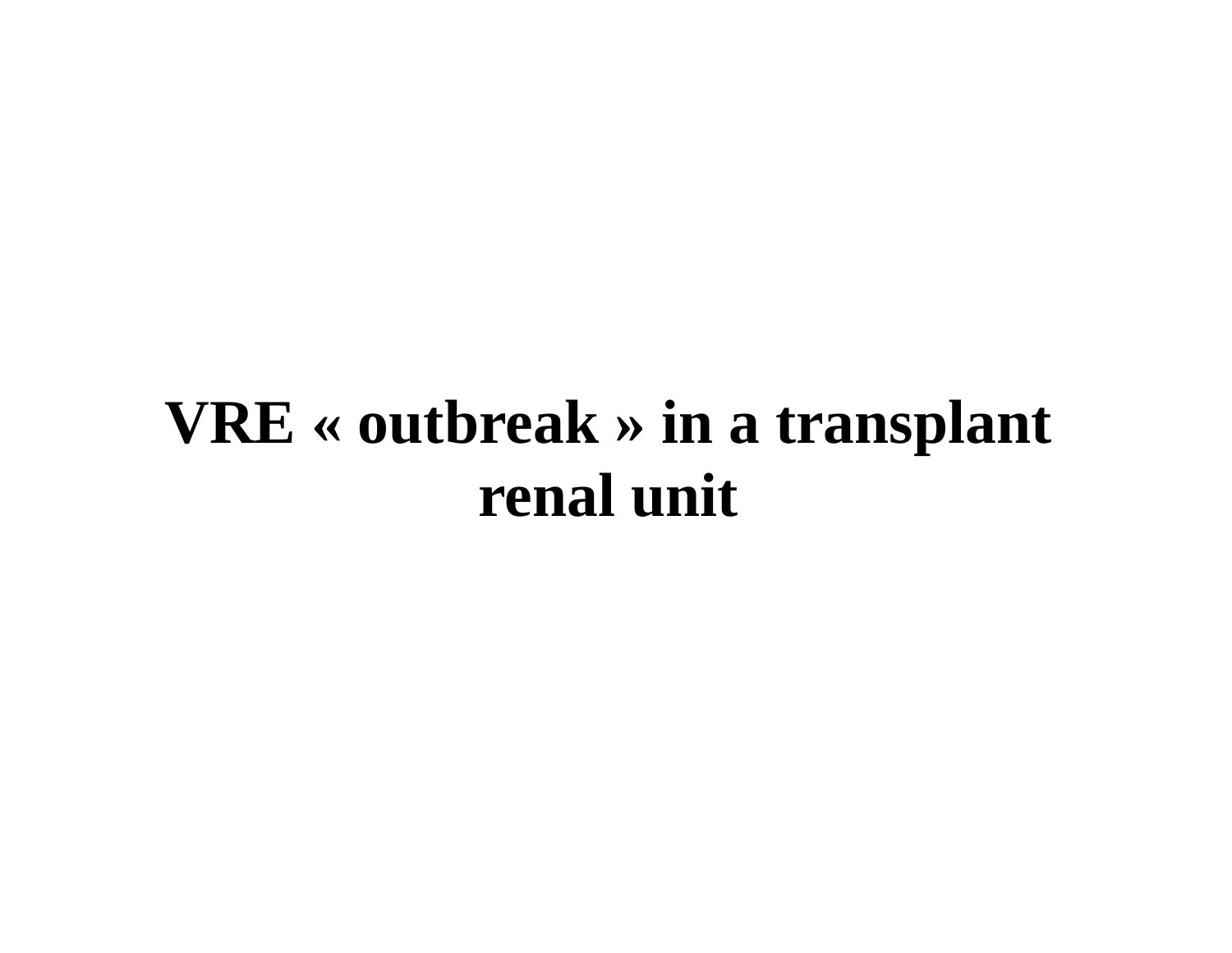# **Case report (1)**

- • **68-year-old recipient** admitted for <sup>a</sup> **pre-emptive kidney transplantation.**
	- chronic kidney disease due to idiopathic membranous glomerulonephritis
	- **Residual urine output : 1.5 to <sup>2</sup> liters/day.**
- $\bullet$ **73 years old donor**, deceased from an intracranial hemorrhage. Estimated<br>classes what filtration rate hetween 20 and 60 ml/min glomerular filtration rate between <sup>30</sup> and <sup>60</sup> ml/min.
- $\bullet$  Both kidneys allocated to the same recipient. **End-to-end ureteroureteral anastomosis**, protected with <sup>a</sup> double <sup>J</sup> stent were performed. The native kidneys were left in situ.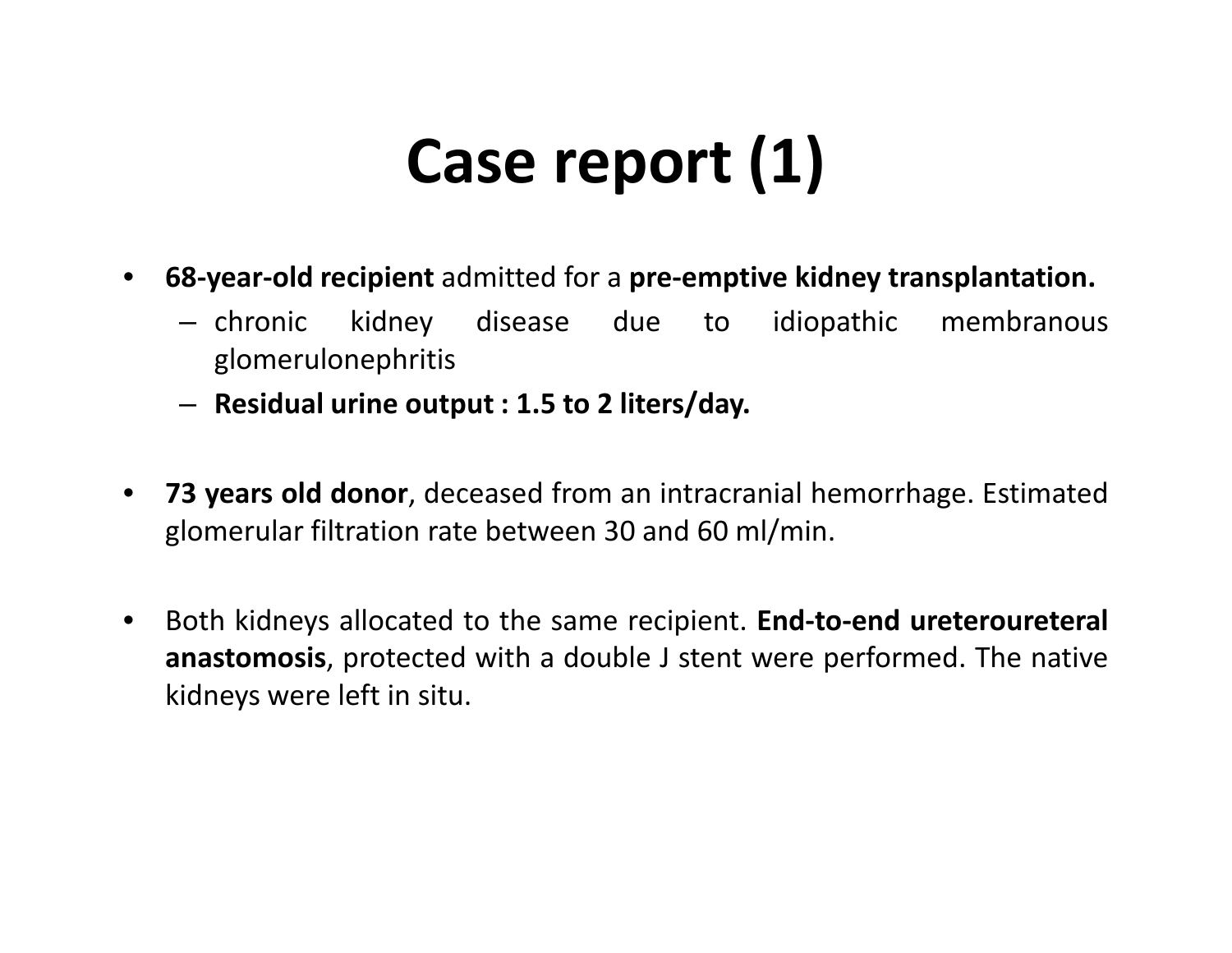# **Case report (2)**

- $\bullet$  **Day 38: Surgery for small bowel obstruction**
	- **CT scan : small bowel obstruction** due to small intestine incarceration at the abdominal wall ; resection of <sup>20</sup> cm of necrotic small bowel
	- *fluid collections located at the inferior poles of the two grafts. The right-sided fluid* collection measured 10 x 9 cm. The left-sided fluid collection measured 6 x 3.6 cm. Stable *pictures since D10.*
- • **Day 42: abdominal abscess** complicated by **sepsis**.
	- **VRE** isolated in the patient's **blood cultures** and the specimen collected from the **abscess**.
	- **Abcsess drainage** and parenteral antibiotic therapy with **linezolid and tigecycline during <sup>10</sup> days.**
- $\bullet$ **Days 68-69**: Fever and acute renal failure :
- $\bullet$  **VRE urinary tract infection** and **VRE-infected urinoma** by percutaneous drainage of the right collection .
	- **Blood cultures positive** for VRE. The patient was treated with intravenous quinupristindalfopristin and rifampin, because of the hematological toxicity of linezolid.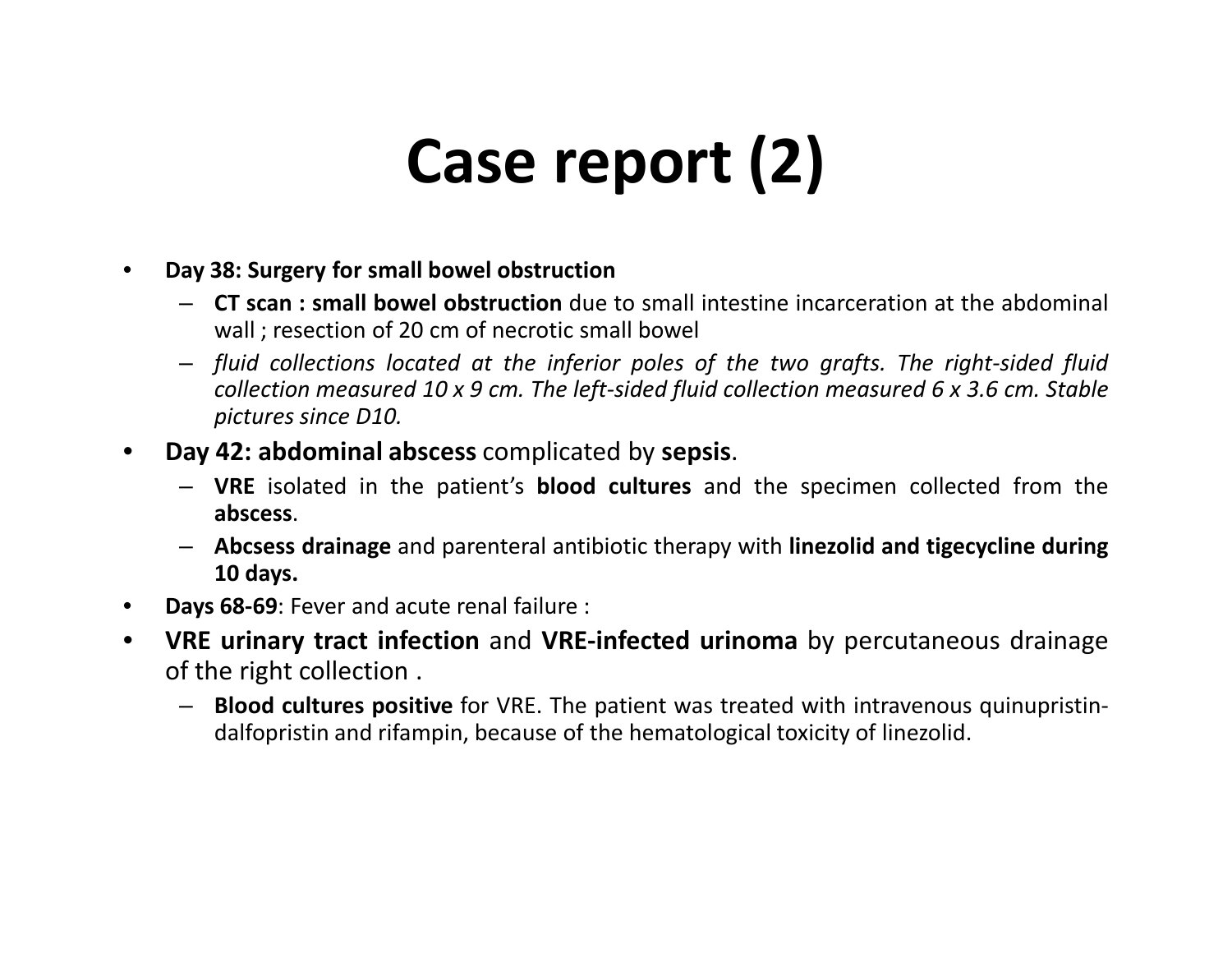# **Case report (3)**

- • The two opacified collections (U) communicate with the dilated native ureters (arrows) and the right kidney.
- $\bullet$  diagnosis of bilateral ureteral leak caused by <sup>a</sup> breakdown of sutures at the site of the native ureters.
- • Day 85: Bilateral native nephrectomy,
- • **Day 105: patient was dischargedhome**.
- •No relapse



Thank you to N Pallet and JM Correas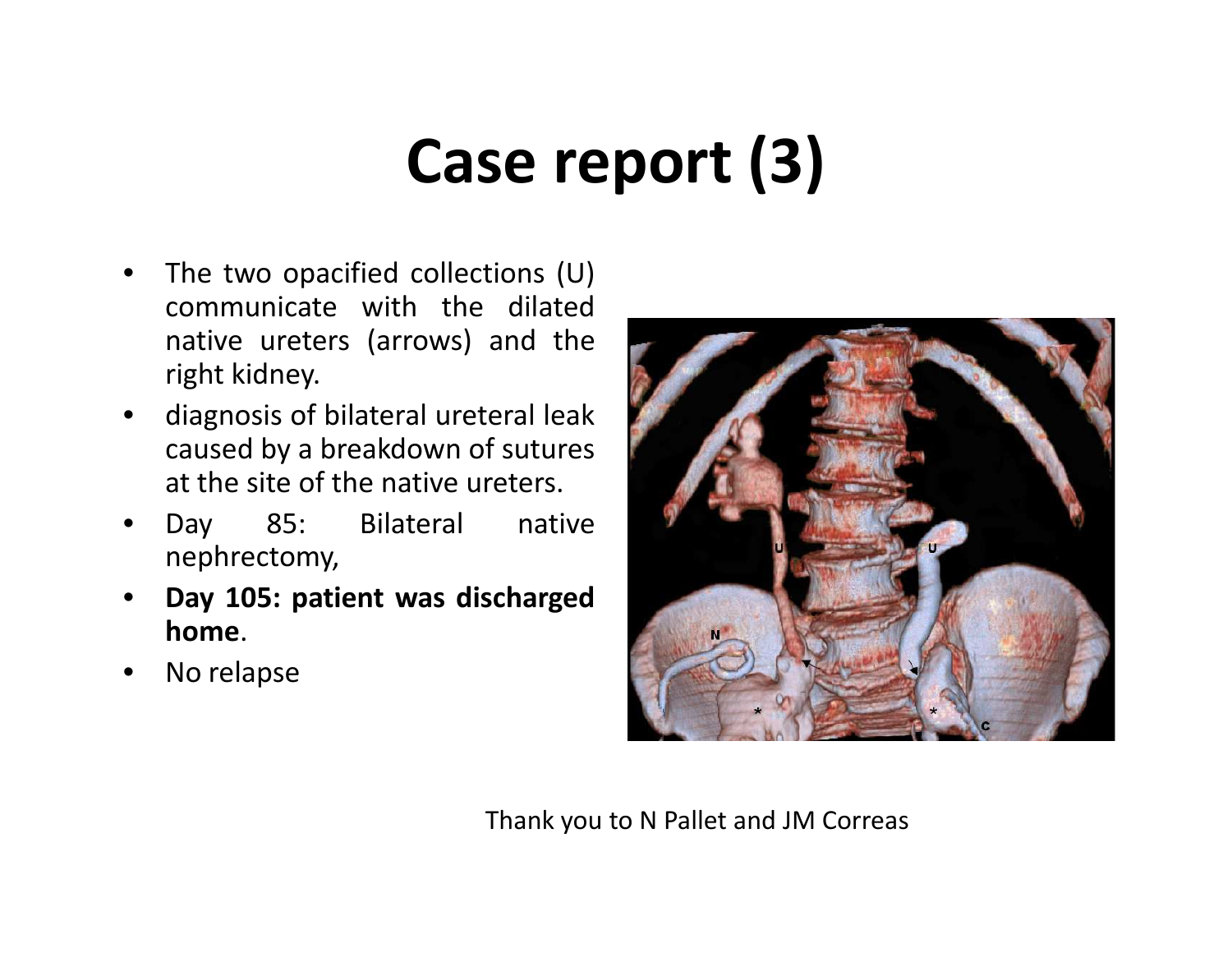### **Outbreak of VRE GI colonisations in Necker's hospital**





• **<sup>318</sup>** « contact subjects»

Thanks to JR Zahar, CLIN 2010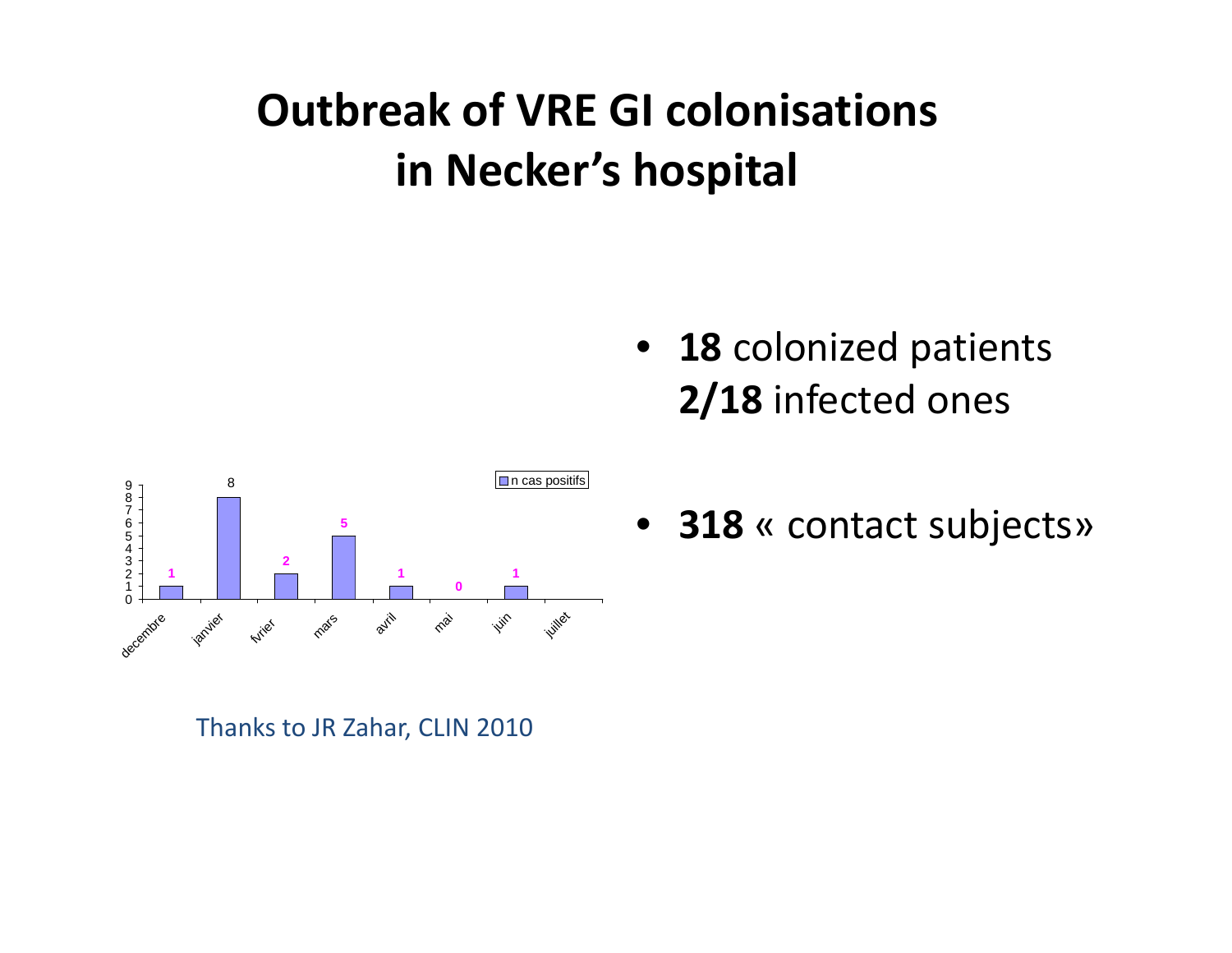

#### MINISTERE DE LA SANTE ET DES SOLIDARITES

#### **DIRECTION GENERALE DE LA SANTE**

#### AVIS DU COMITE TECHNIQUE DES INFECTIONS NOSOCOMIALES ET DES **INFECTIONS LIEES AUX SOINS**

relatif à la maîtrise de la diffusion des entérocoques résistants aux glycopeptides dans les établissements de santé français

adopté le 6 octobre 2005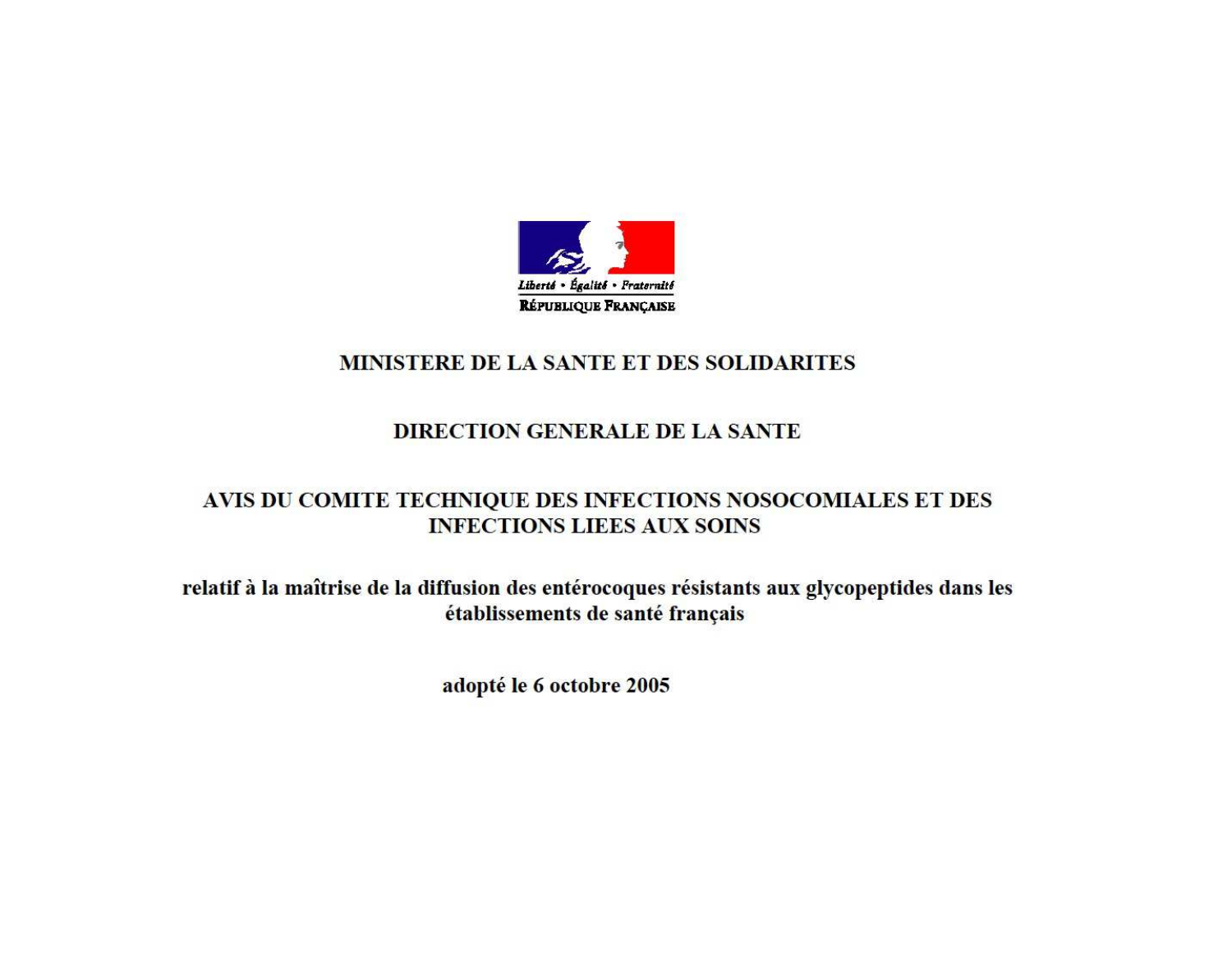## **Recommandations du CTINILS**

### **En l'absence de cas groupés**

- • **Prévention « secondaire »**
	- Surveillance
	- Signalement (Cclin, Ddass),
	- Isolement
	- Dépistage des contacts
- • **Prévention « primaire »** 
	- Hygiène des mains (SHA)
	- Maîtrise de la prescription antibiotique (COMAI, indicateurs de consommation)

### **En présence de cas groupés**

- • **Mêmes mesures, renforcées** de
	- Chambres individuelles **OU**  regroupement et **sectorisation** des **patients** ; sectorisation des **personnels paramédicaux**
	- **Réduction** du nombre des admissions
	- **Evaluation** du respect des mesures
- •Etude des souches au CNR
- **Dimension régionale** de gestion de •l'épidémie
- **Limitation des transferts**•
- •**Dépistage** des patients réadmis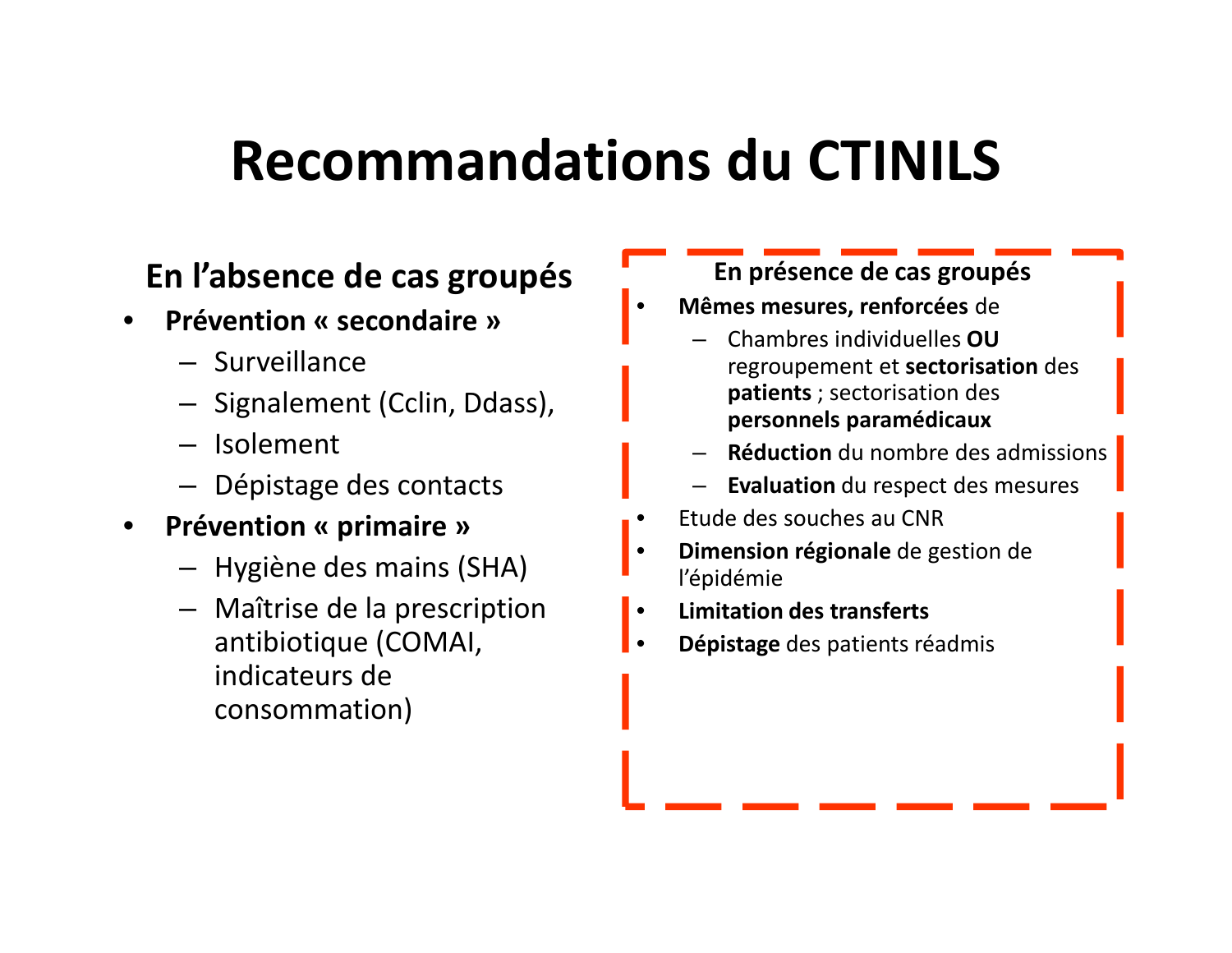### **Outbreak of VRE GI colonisations in Necker's renal transplant unit**

- $\bullet$ **<sup>14</sup>**GI colonized patients ;**1/14 infection**
- $\bullet$ **147 contact subjects**
- $\bullet$  **Changes in the practices**
	- Contact precaution reinforcement
	- "Blue" and "white dressed" nurses
	- Single bed room
	- Hand Hygiene practices

#### $\bullet$ **Temporary closure of beds and restriction on admissions**

- $\bullet$ Routine screening rectal swabs
- $\bullet$ **Mini**-cohorting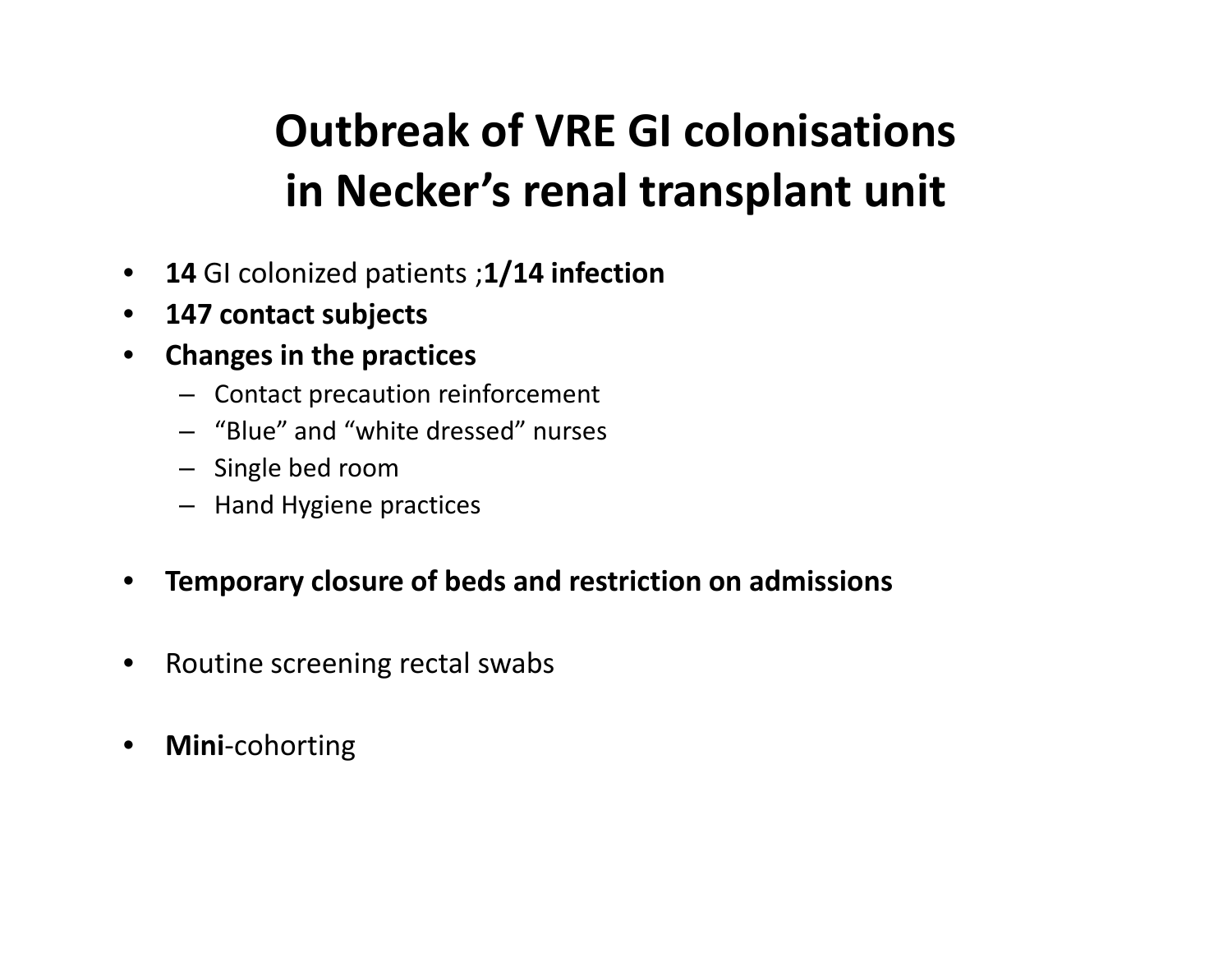# **La « spirale infernale »**

- Population chronique, retours fréquents, éventuellement non programmés
- Hospitalisations transversales
- Failles dans le système d'alerte
- Patients contacts qui se positivent hors des unitésdédiées, et génèrent de nouveaux contacts…
- Chaque nouveau contact, remet le compteur des dépistages à zéro…
- Epuisement des équipes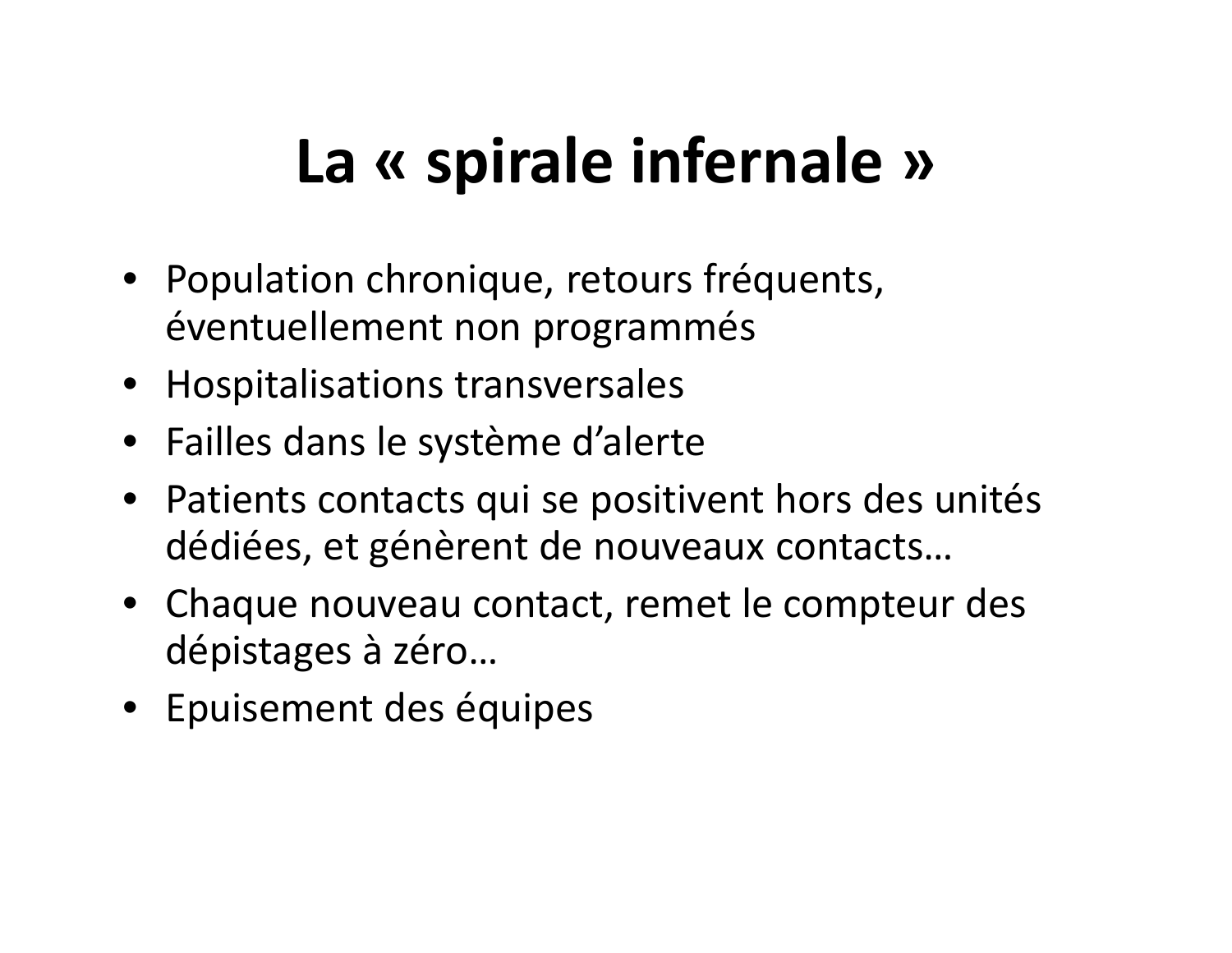## **La question de la rocade**

- $\bullet$ **Recommandation**
- Permet **théoriquement** de circonscrire l'épidémie en soustrayant du risque les  $\bullet$ individus « naïfs »
	- Doit permettre un isolement géographique
	- Conditions de « quarantaine »renforcées par du personnel dédié
- $\bullet$  **Ne suffit pas** à régler le problème si
	- Configuration architecturale inappropriée
	- Investissement insuffisant (administration, personnels, services cliniques et laboratoires)
	- **Exemple Rechute n°1: 25 nouveaux porteurs**; **plus de 650 contacts en 1 mois**
- •« **patate chaude** »
	- Impact sur l'activité (qualitatif et quantitatif) et les dépenses
	- Impact sur la qualité des soins (« multispécialité »)
	- Retentissement imprévisible (durée, nombre de lits, écologie)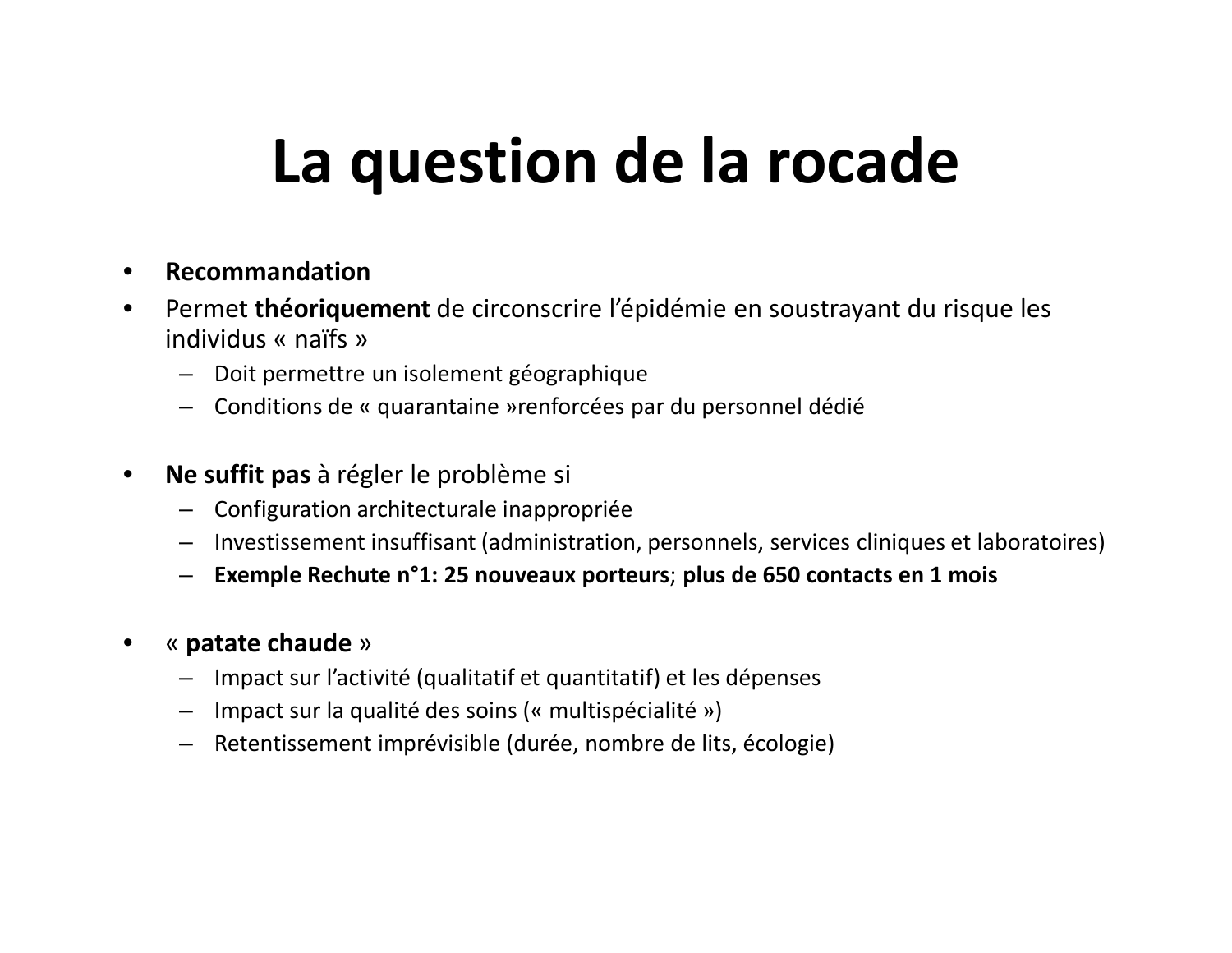## **Outbreak of ESBL producing Gram negative bacteria in a transplant unit**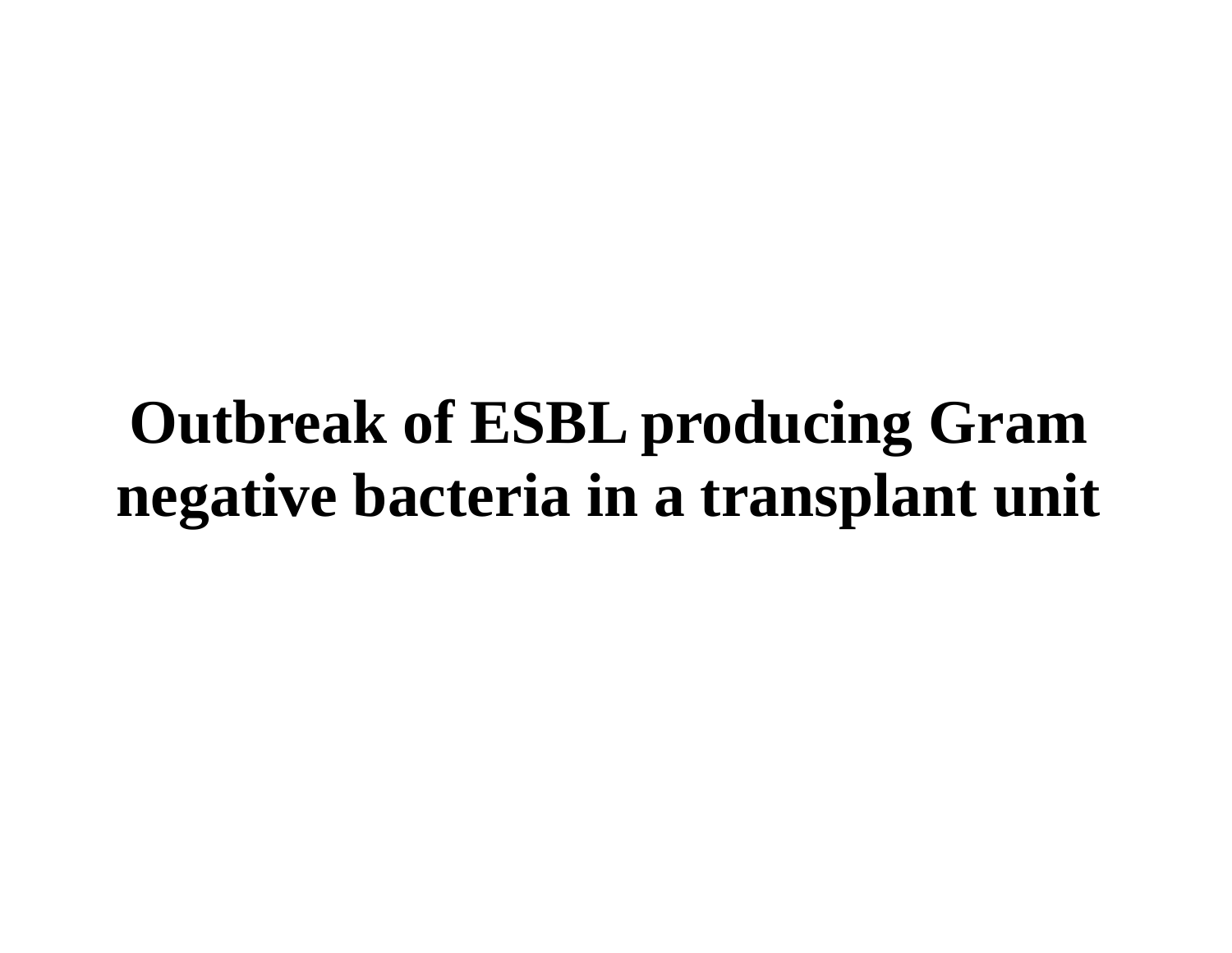# **Les données de prévalence du portage d'ESBL**

- **Dépistage systématique du portage anal**
	- A l'admission, quel que soit le motif d'admission
	- une fois par semaine pendant toute l'hospitalisation
- **Dépistage systématique des colonisations urinaires**chez tous les malades porteurs d'une sonde urinaire
	- A la pose
	- Au retrait
	- –Au minimum une fois par semaine pendant l'hospitalisation
- **Création d'une base de données** par l'équipe opérationnelle d'hygiène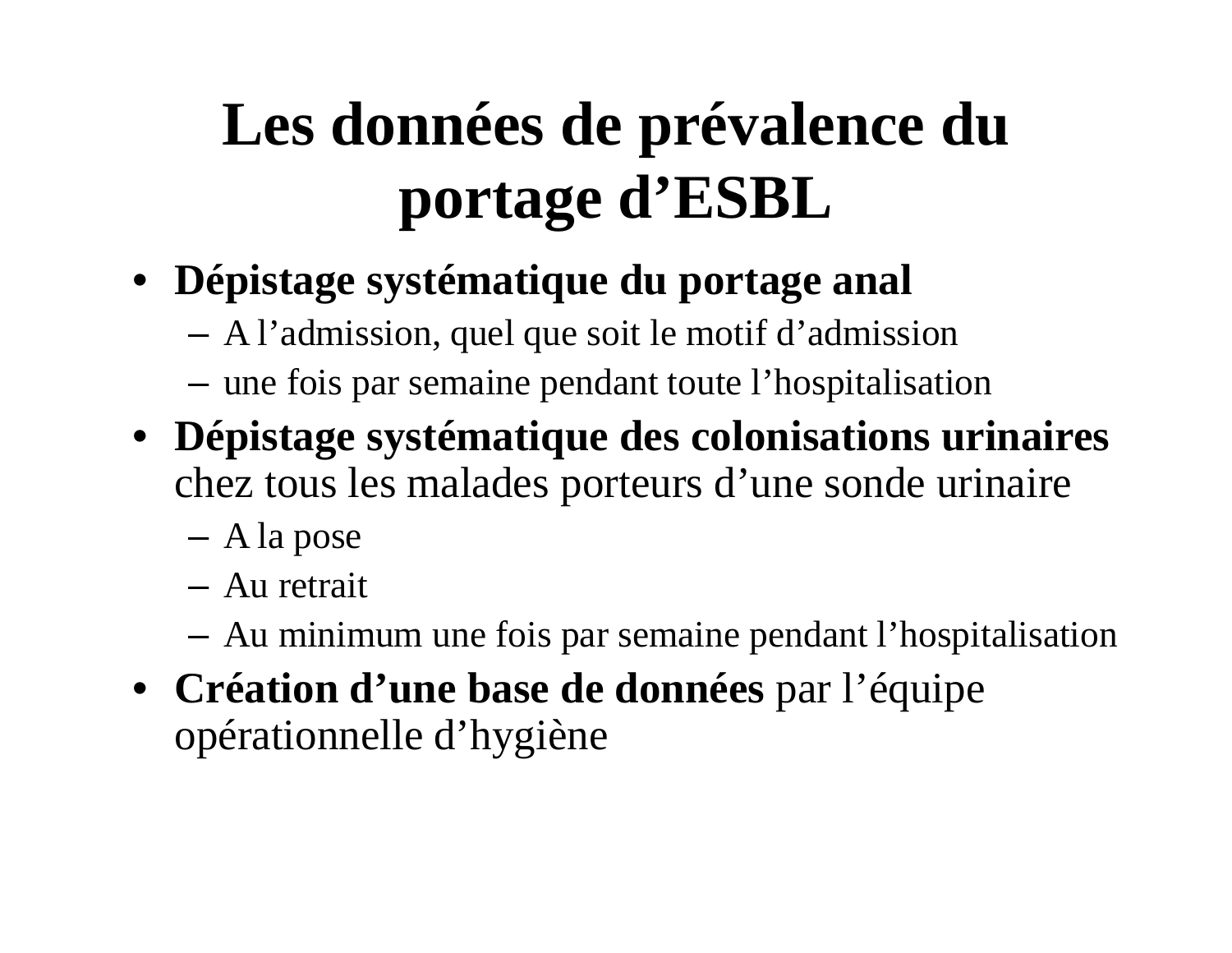### **Prévalence des ESBL chez les patients admis pour transplantation rénale à l'hôpital Necker**

- Période d'étude : **du 30/04/2007 au 31/12/2010**
- $\bullet$  Nombre de greffes : **495** (dont 2 patients greffés 2 fois)
	- Dépistage par écouvillon rectal à l'admission et 1 fois par semaine
	- Nombre de patients dépistés à l'entrée : **467 /495 (94%)**
- $\bullet$  Nombre de patients colonisés à l'entrée (dépistage positif) : **12 /467 (2,5%),** *E. coli*
- $\bullet$  Nombre de patients ayant au moins 1 prélèvement positif à BLSE dans les **3 premiers mois** (comprenant les dépistages positifs à l'entrée) : **103 /496 (> 20%)**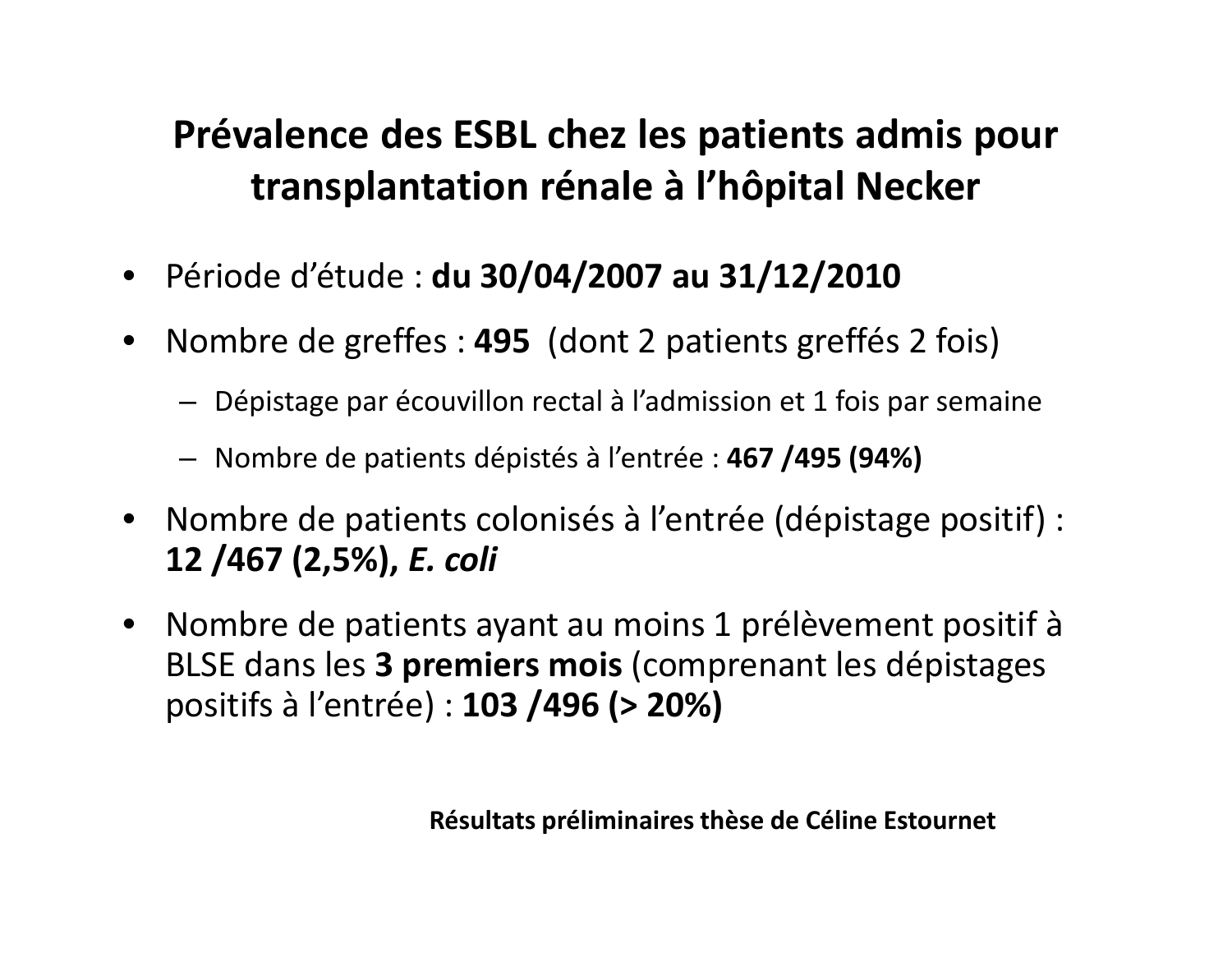### **Une épidémie de BLSE dans notre service de transplantation rénale?**

- •Données de l'Equipe Opérationnelle d'Hygiène (EOH)
- Rappels des fondamentaux
- Gestion de la crise
	- Identification des facteurs de risque
	- Mesures à visée correctives
	- Définition d'objectifs
- Résultats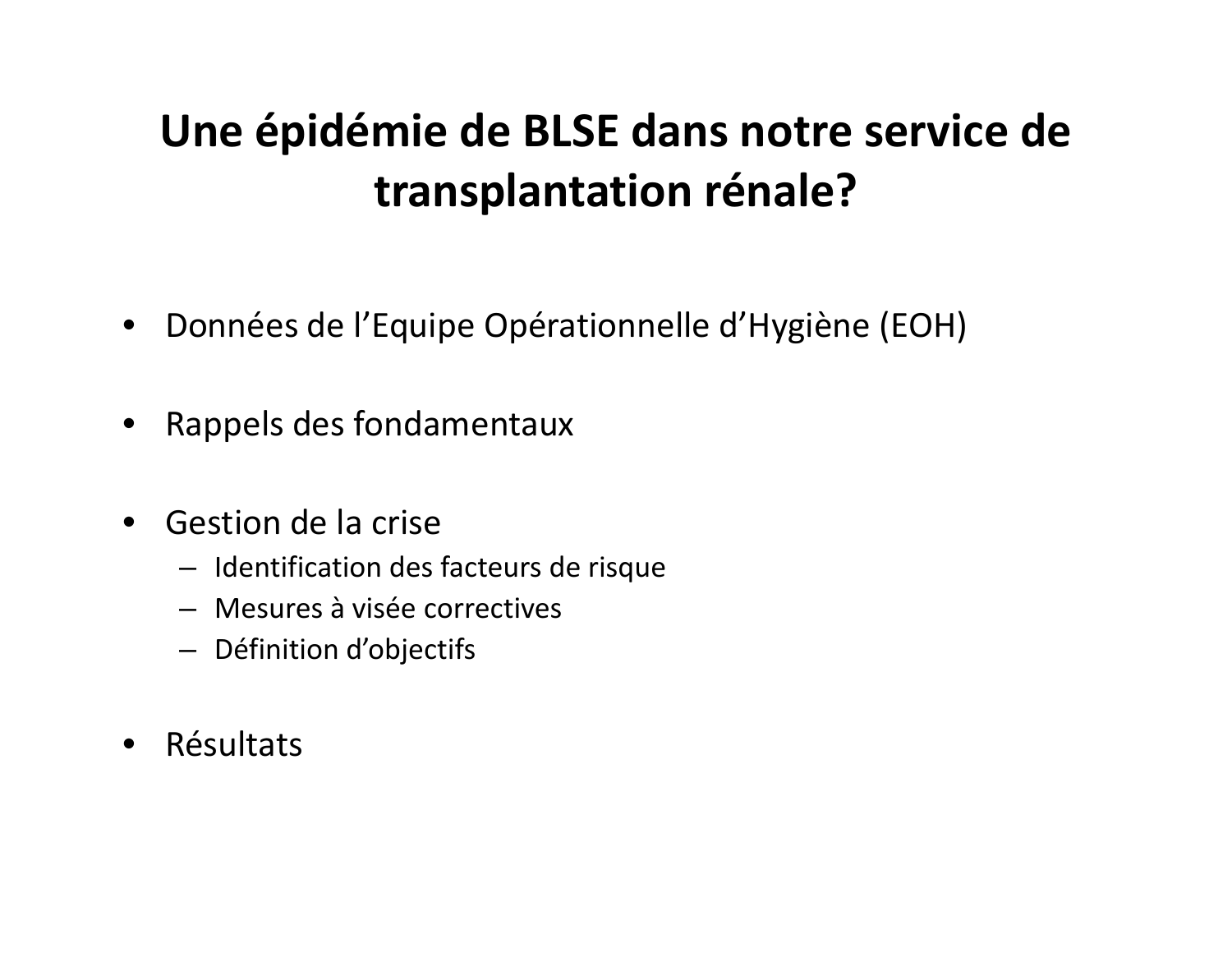### **Incidence trimestrielle des acquisitions digestives de EBLSE**

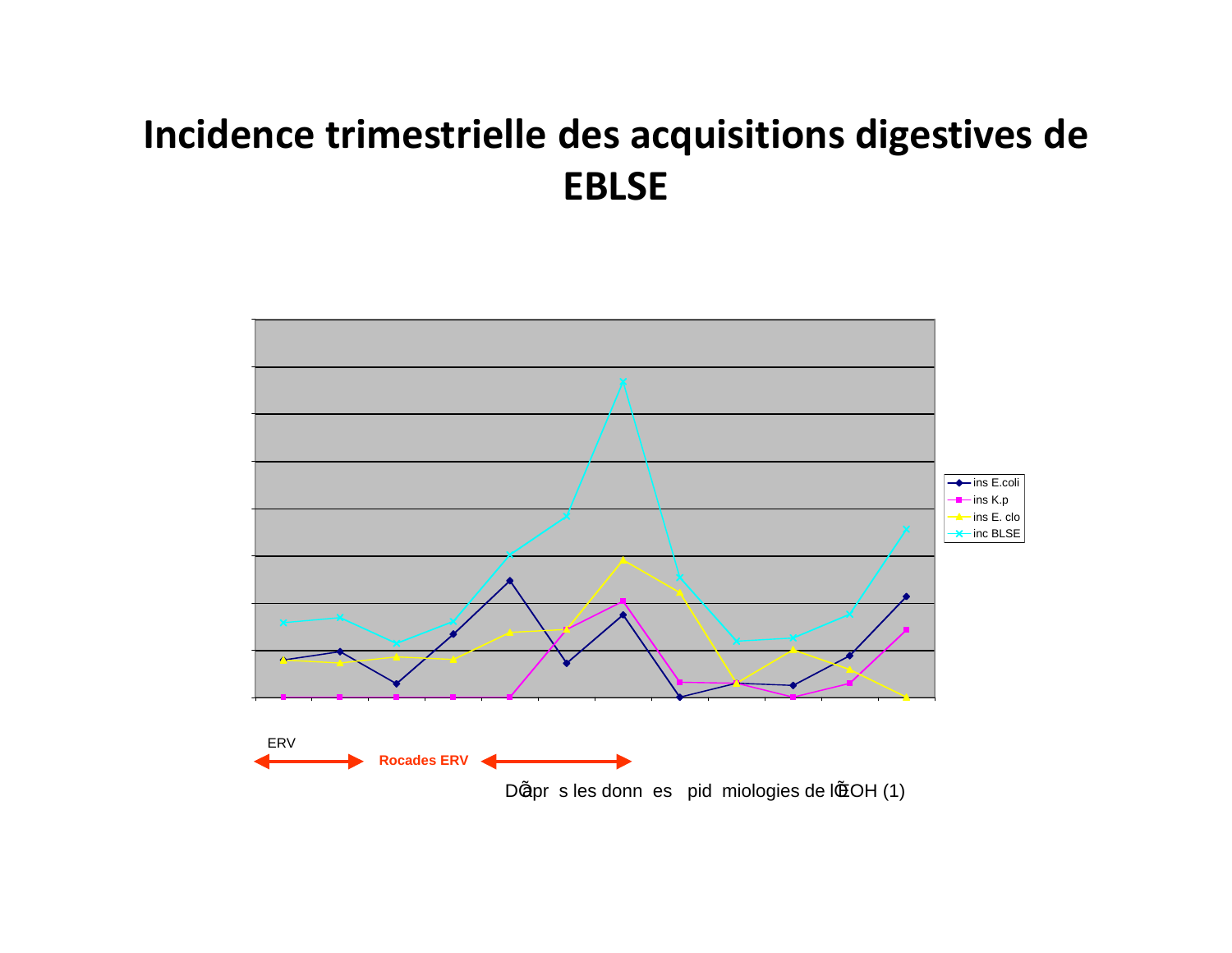### **Incidence trimestrielle des prélèvements cliniques positifs à EBLSE acquis**

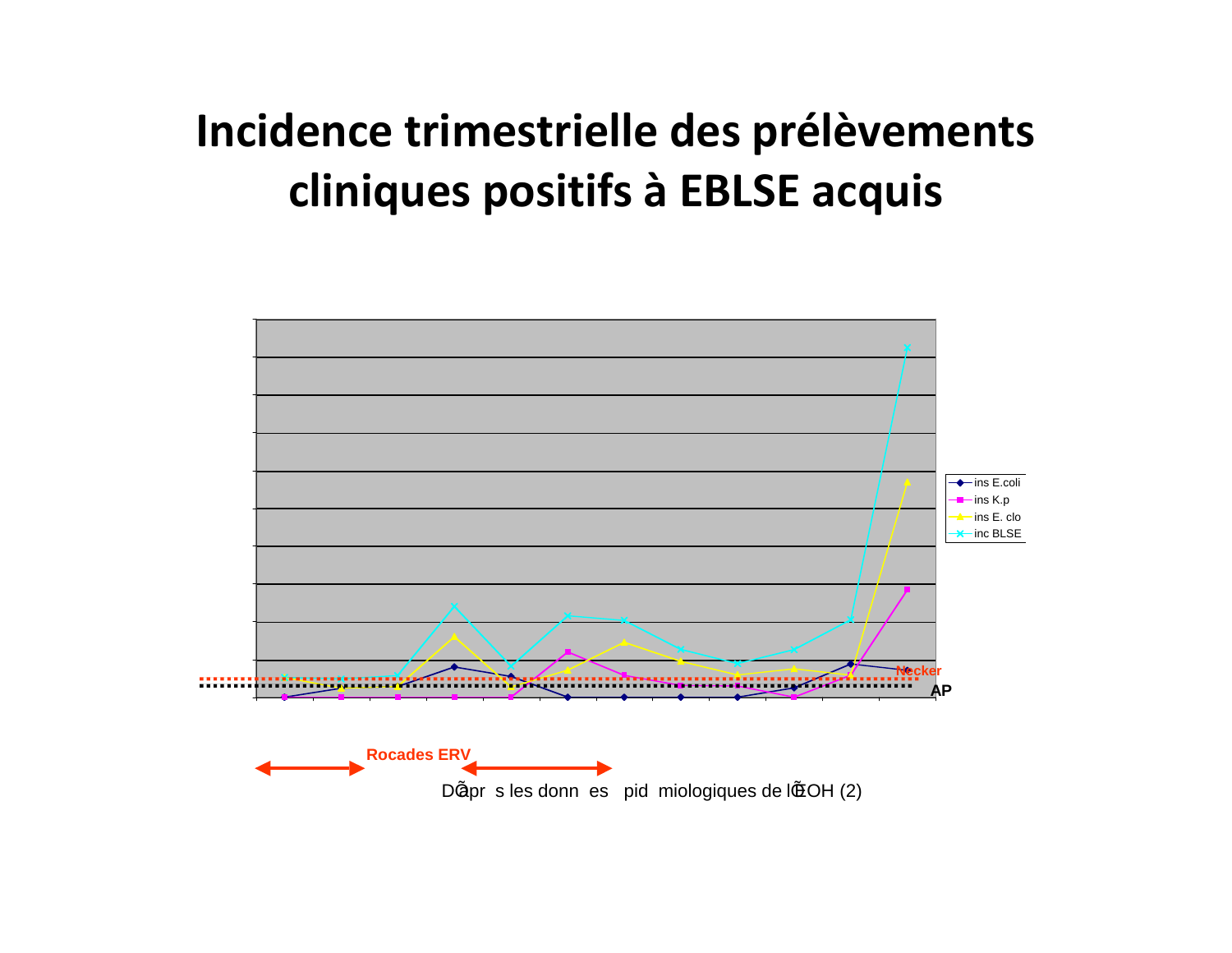#### **Incidence trimestrielle des EBLSE, dépistage importés (ie réservoir)**

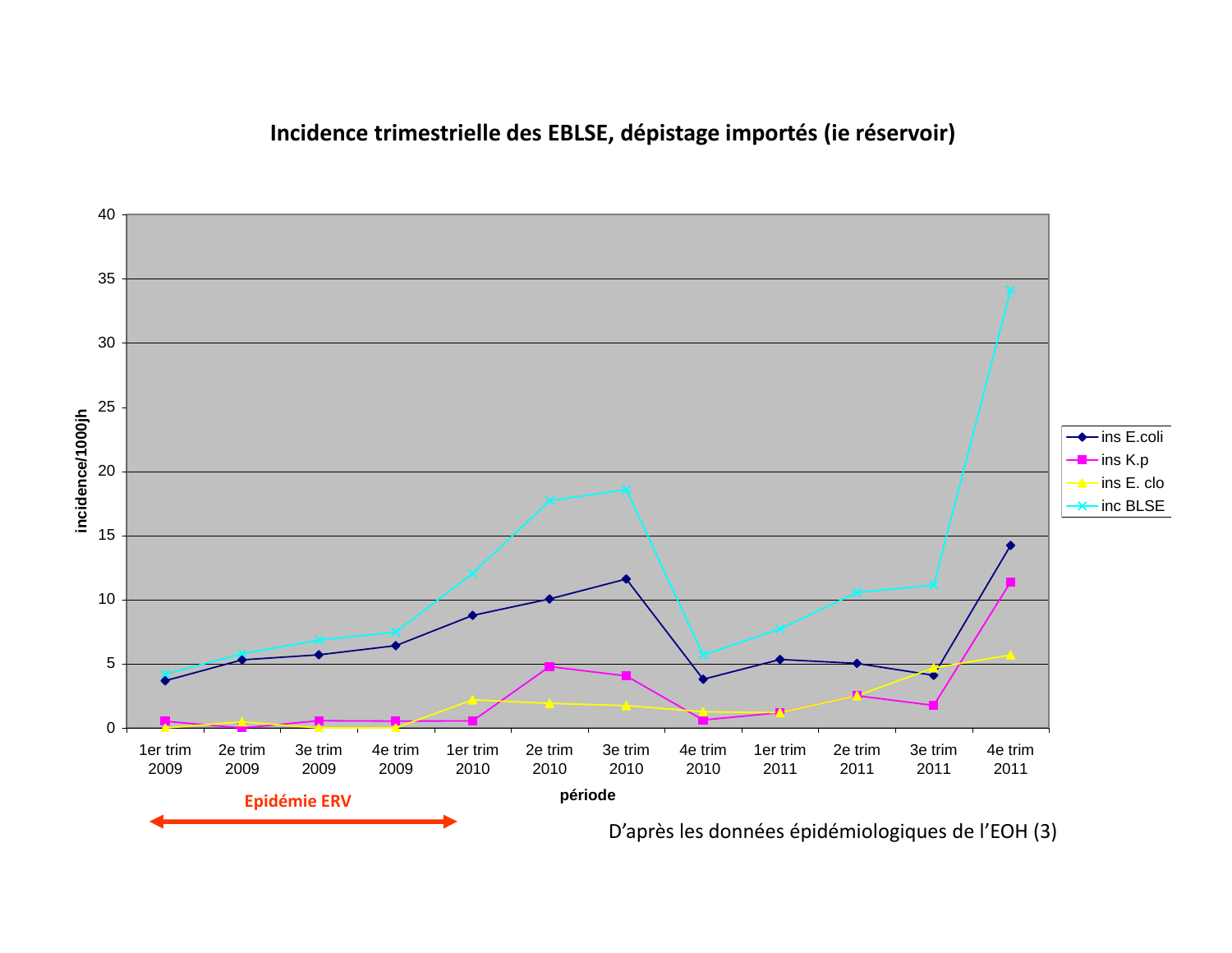

#### **Cliniques importésIncidence trimestrielle des EBLSE, prélèvements cliniques importés (ie réservoir)**

D'après les données épidémiologiques de l'EOH (4)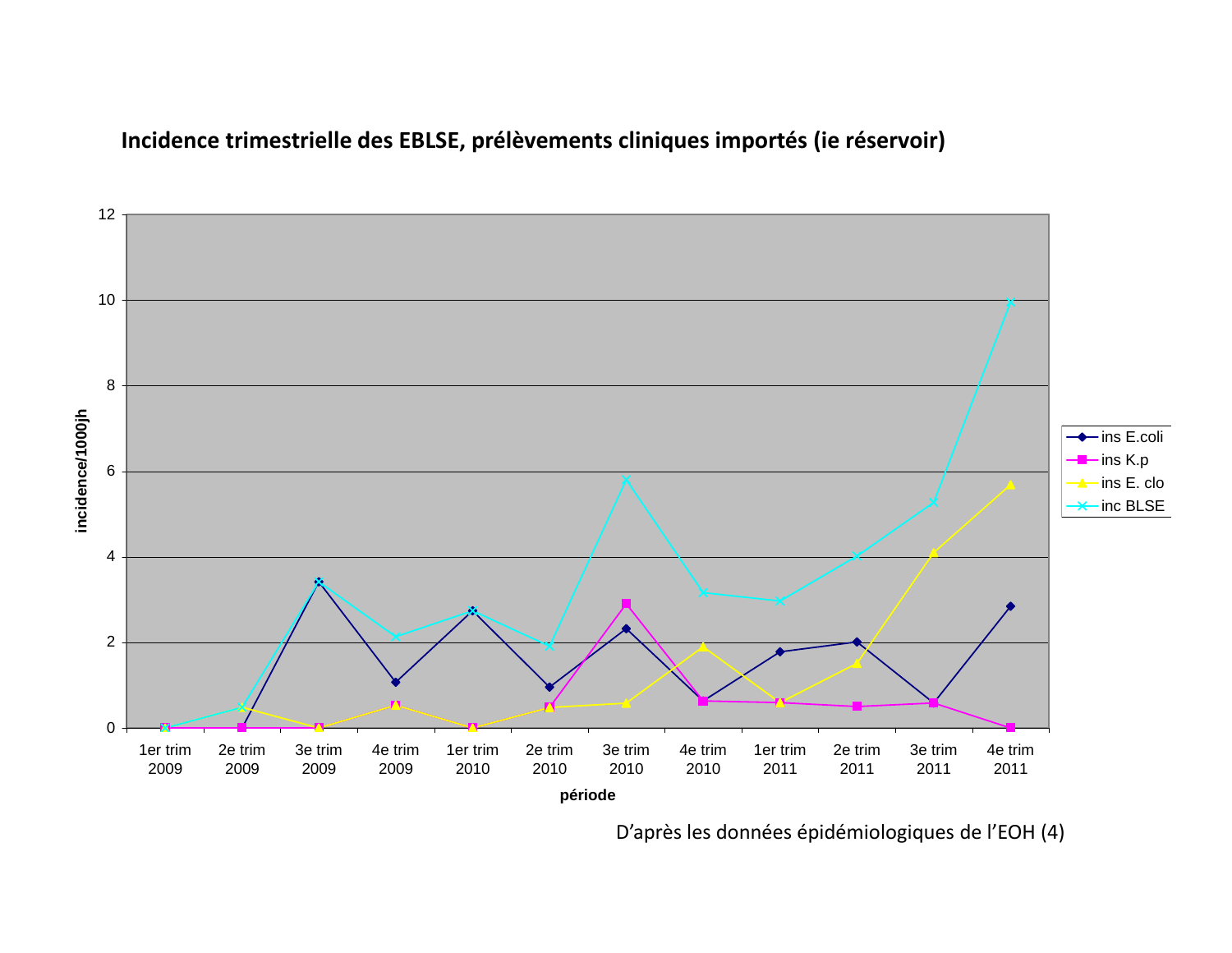

## **Mécanismes d'acquisitions**





18/09/2012

 <sup>35</sup> **Emerging Multi Drug Resistance -D'après JR ZaharJune 2011**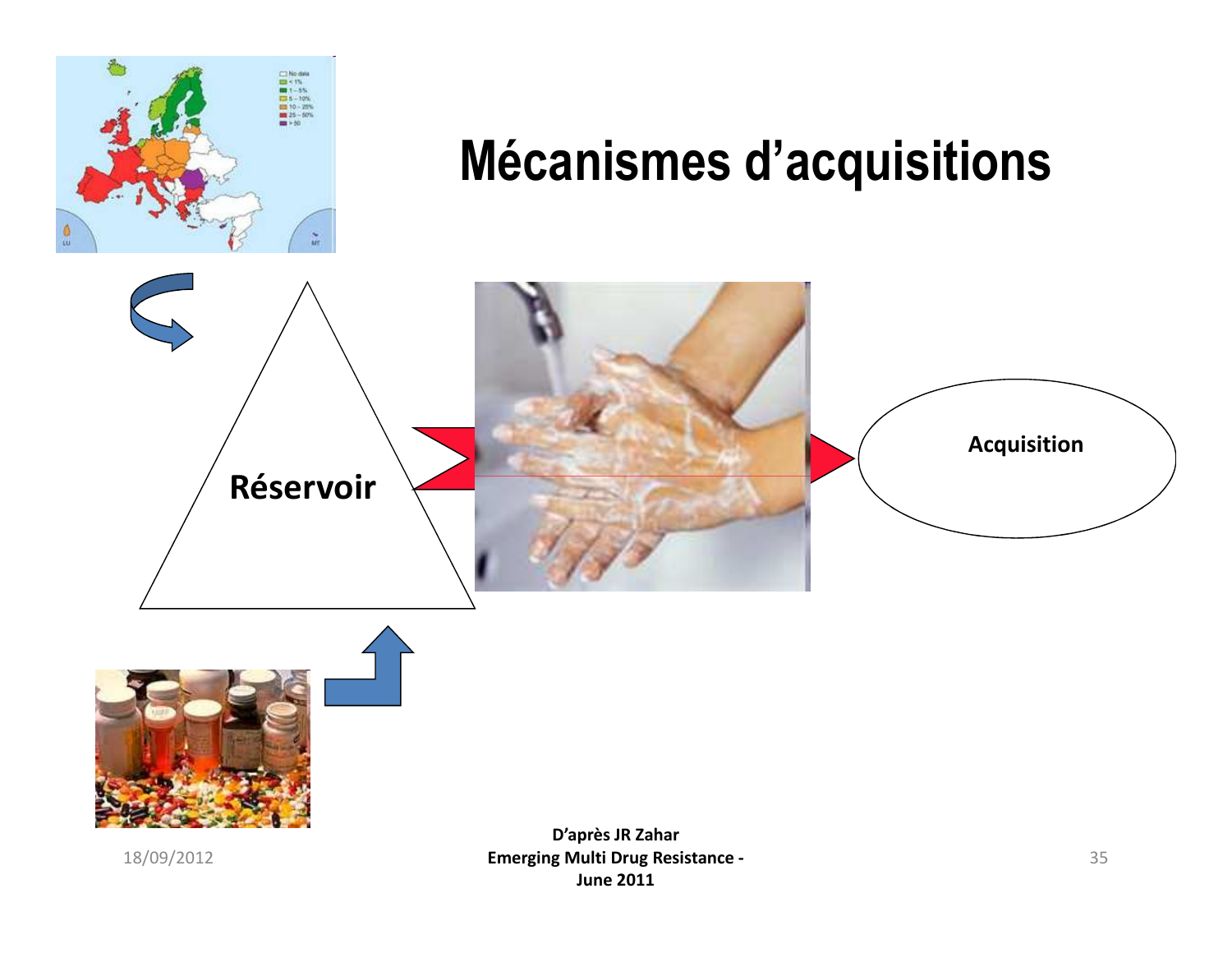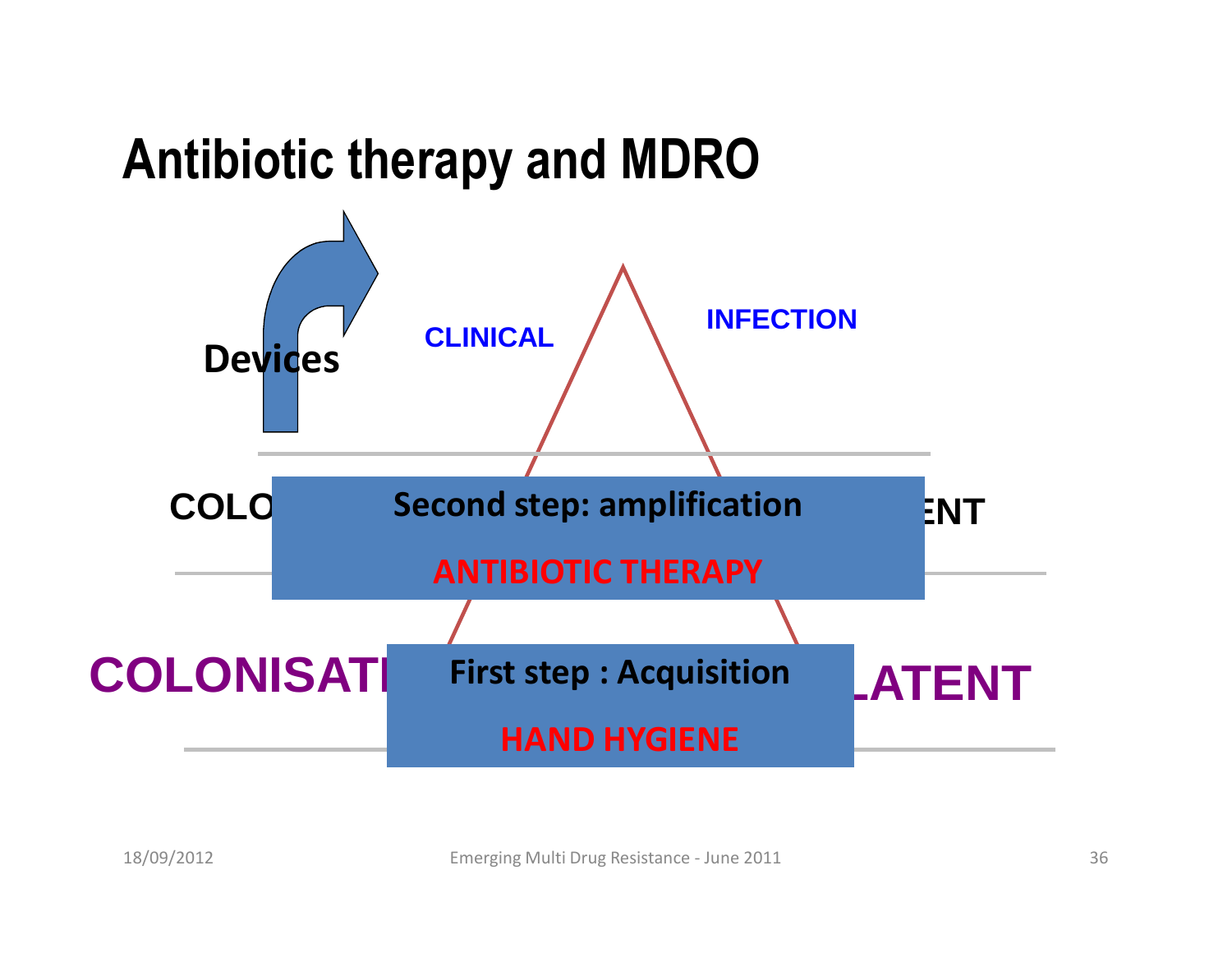## **Facteurs de risques identifiés (1)**

- Augmentation de la charge en soins
	- –Augmentation de l'activité au profit de TR
	- –Diminution de la durée moyenne de séjours
	- –Augmentation du réservoir de BMR
	- Travail bi-site de l'urologie
		- Allongement des durées de portage des sondes JJ
	- – $-$  Effet « pervers » de la rocade ERV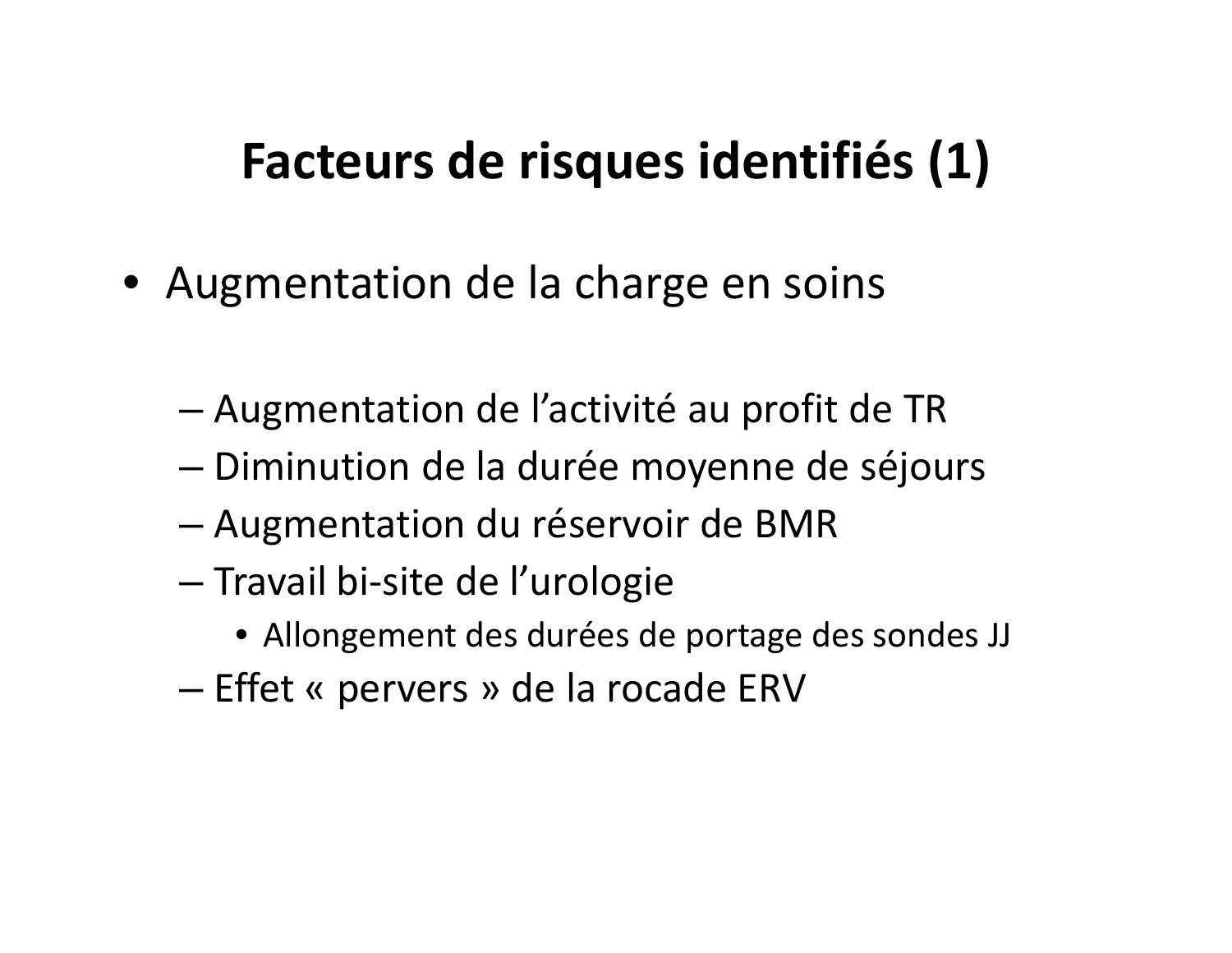## **Facteurs de risques identifiés (2)**

- Qualité des soins
	- –— Ratio soignant/soignés
	- –Déplacement d'une activité de SI vers la salle
	- – $-$  Chambres non individuelles
	- Intérimaires
	- – $-$  Soins de sondes urinaires
	- –— Hygiène des mains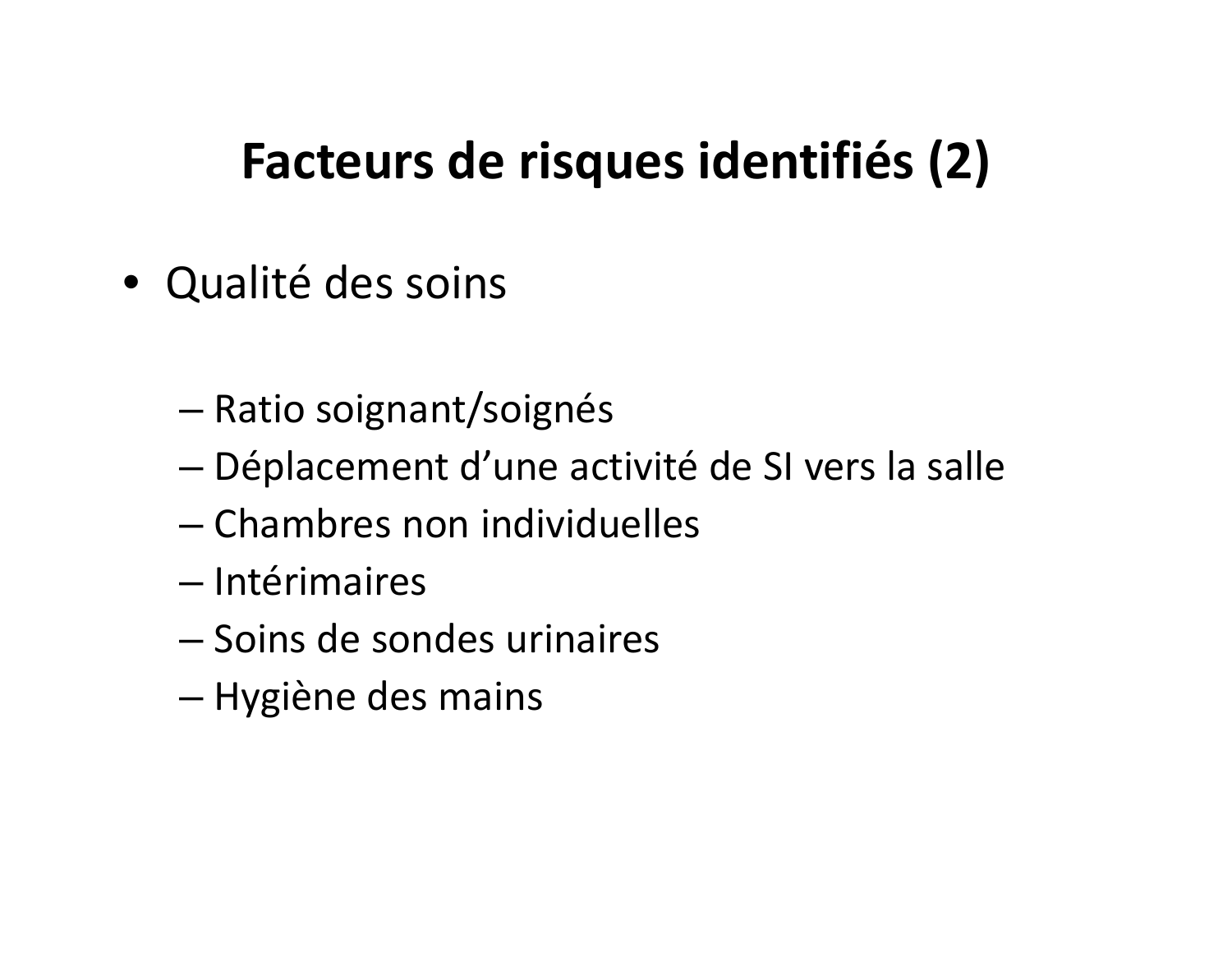## **Facteurs de risques probables**

- Source environnementale
	- – $-$  Diminution de la DMS
	- –Quantité de ménage
	- –— Qualité du ménage
	- Matelas usés
	- –— Bassins, urinaux poreux
	- –Laves bassins non opérationnels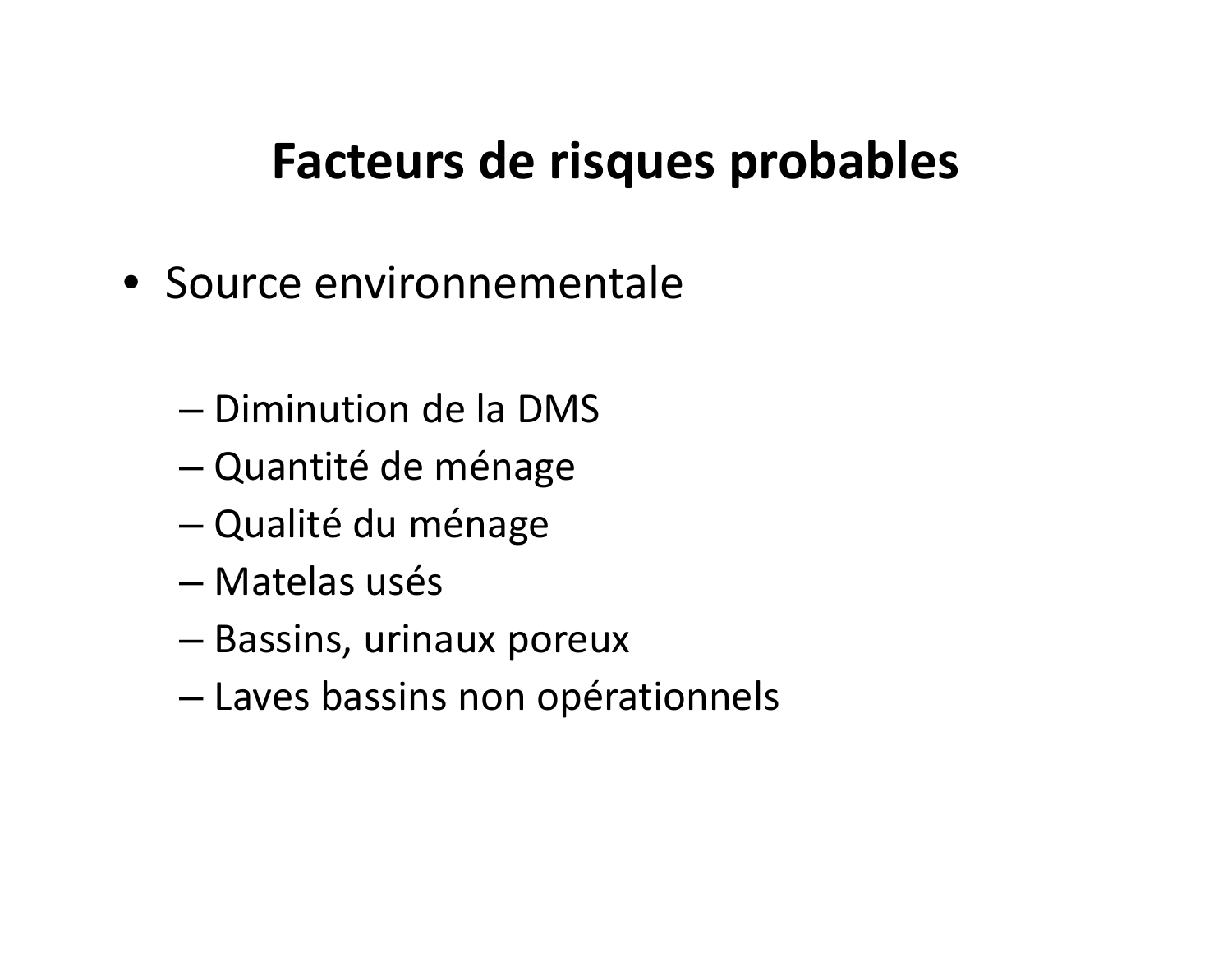# Mesures à visée correctives (1)

#### $\bullet$ **Mesures d'urgence**

- Fermeture partielle des lits
	- Configuration « chambre seules »
	- Bionettoyage renforcé, lessivage
	- Changement des matelas endommagés et des bassins et urinaux poreux
- Reprise des formations
	- Mise à disposition de procédures
		- Hygiène des mains, sondes urinaires, excrétats
	- Réactualisation des protocole de soins de compensation de diurèse
	- Implication EOH 4 heures/j
- Fermeture du « petit salon », sensibilisation des patients et des familles
- Audits, boite à SHA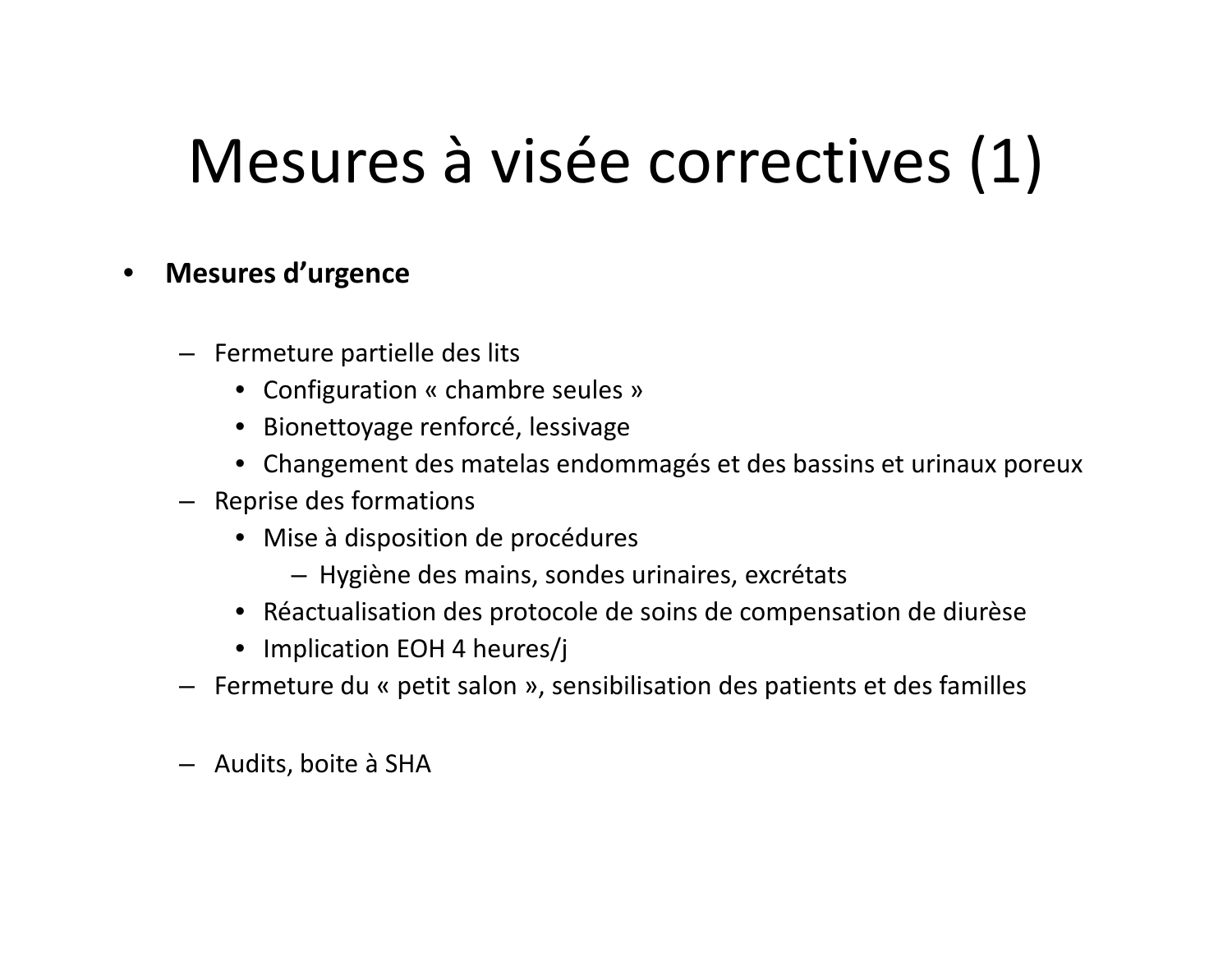# Mesures à visée correctives (2)

•Mesures envisagées à court ou moyen terme

### – **Auprès des patients**

- Toilette quotidienne à la chlorhexidine (homogéneité avec le bloc indispensable)
- Décontamination digestive?
- **Maîtrise des antibiotiques: « séniorisation » des prescriptions**
- **Surveillance des réservoirs (écouvillons rectaux, Urines)**

### – **Sur les structures**

- Organisation de l'accueil des patients transplantés hors service de transplantation: lieux et modalités
- Ajustement du ration Soignant/soigné à l'activité sans diminuer le nombre de greffe
- **Re-calibration de l'activité de soins intensifs**
	- Définition des patients (séjours) types
	- Travail avec PMSI (codage/valorisation)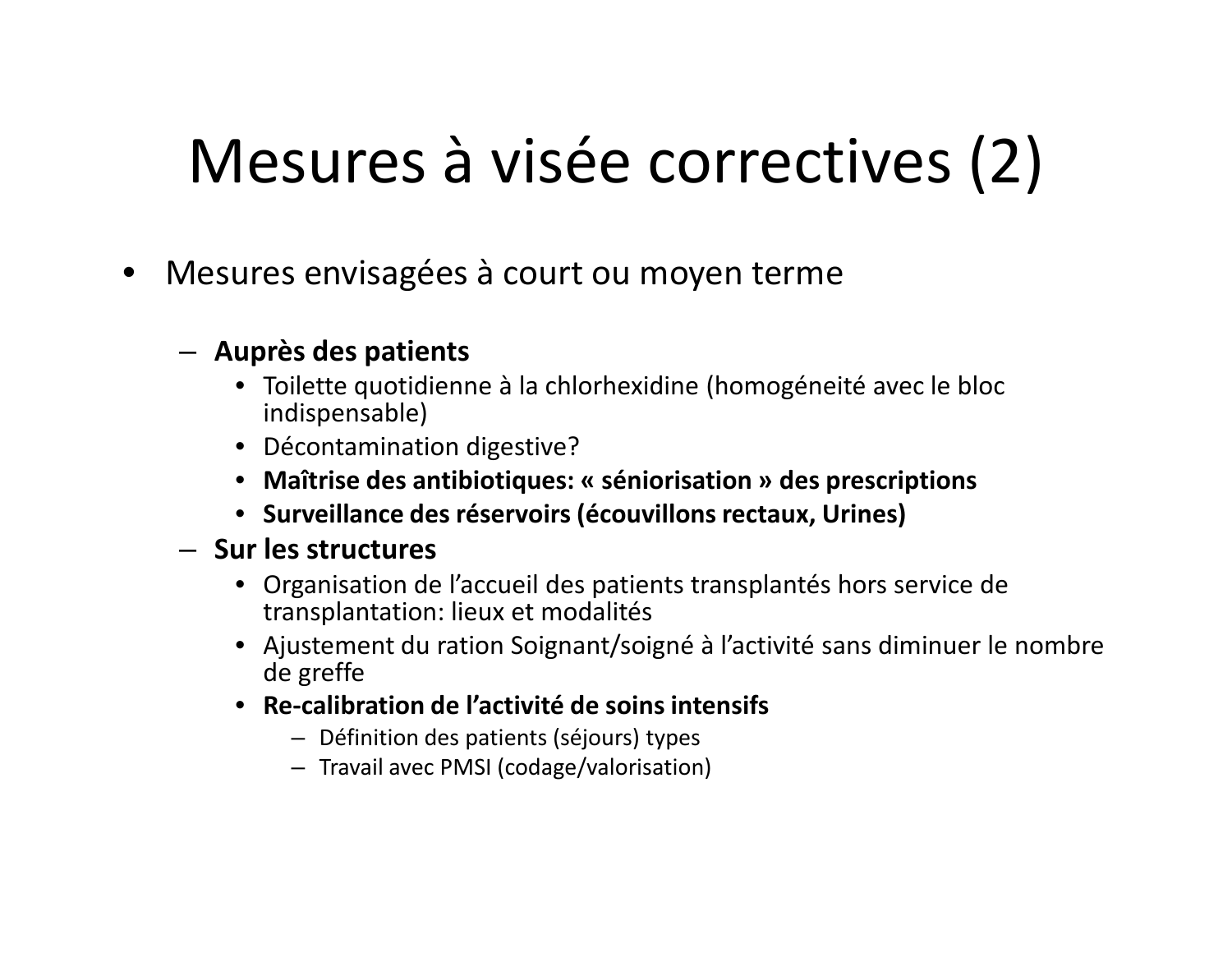## Epidémie BLSE 2011

- •Données de l'EOH
- $\bullet$ Rappels des fondamentaux
- • Gestion de la crise
	- Identification des facteurs de risque
	- Mesures à visée correctives
- •**Objectifs**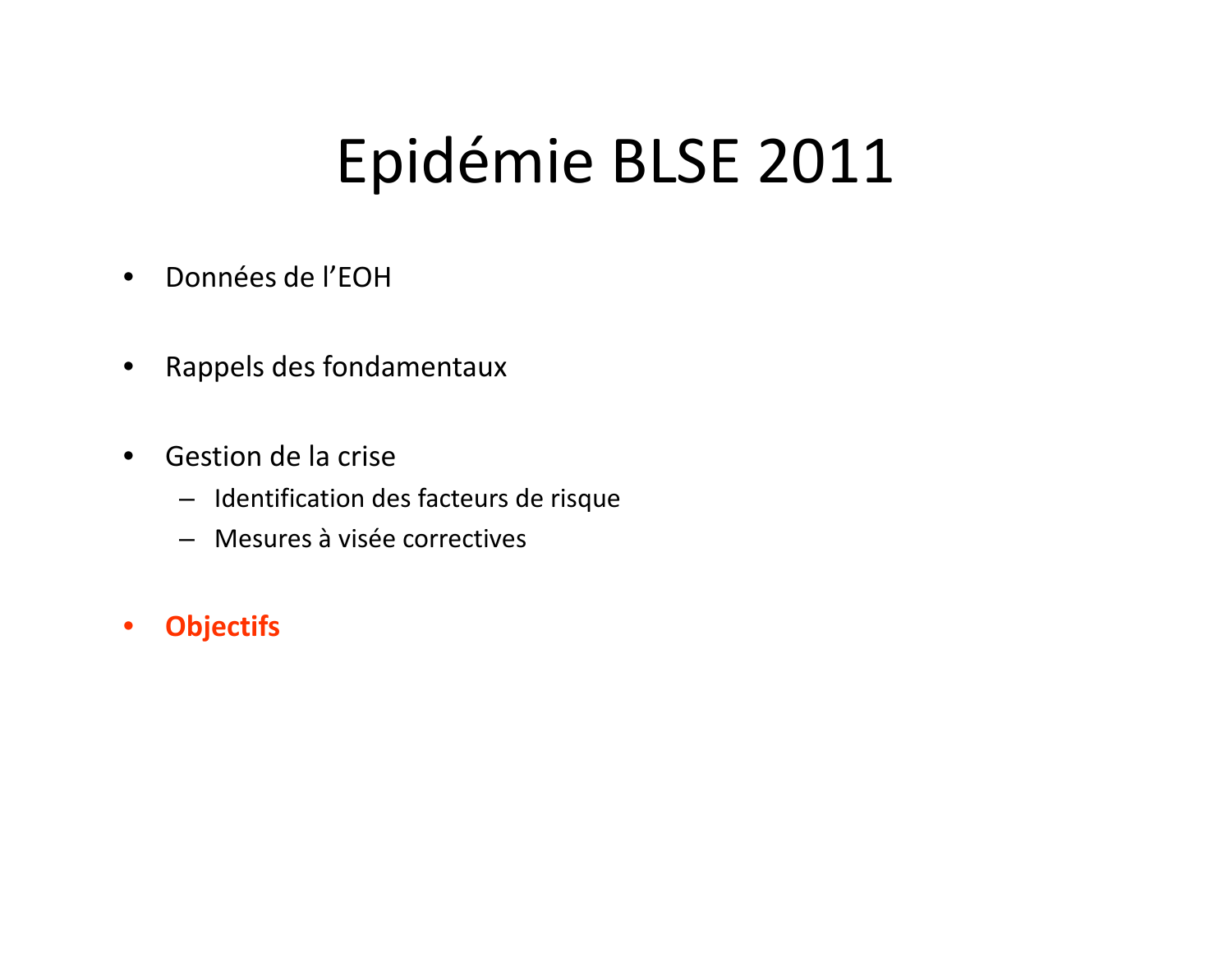# **Objectifs**

- Réunion du 19 décembre 2011en présence de l'EOH, du président du CLIN et du directeur d'établissement
	- 25% d'acquisition en moins d'ici fin janvier
	- 100% d'hygiène des mains
	- – $-$  Triplement de la consommation de SHA
- Objectifs atteints, réouverture des lits
	- Pas d'acquisition en décembre, 1 en janvier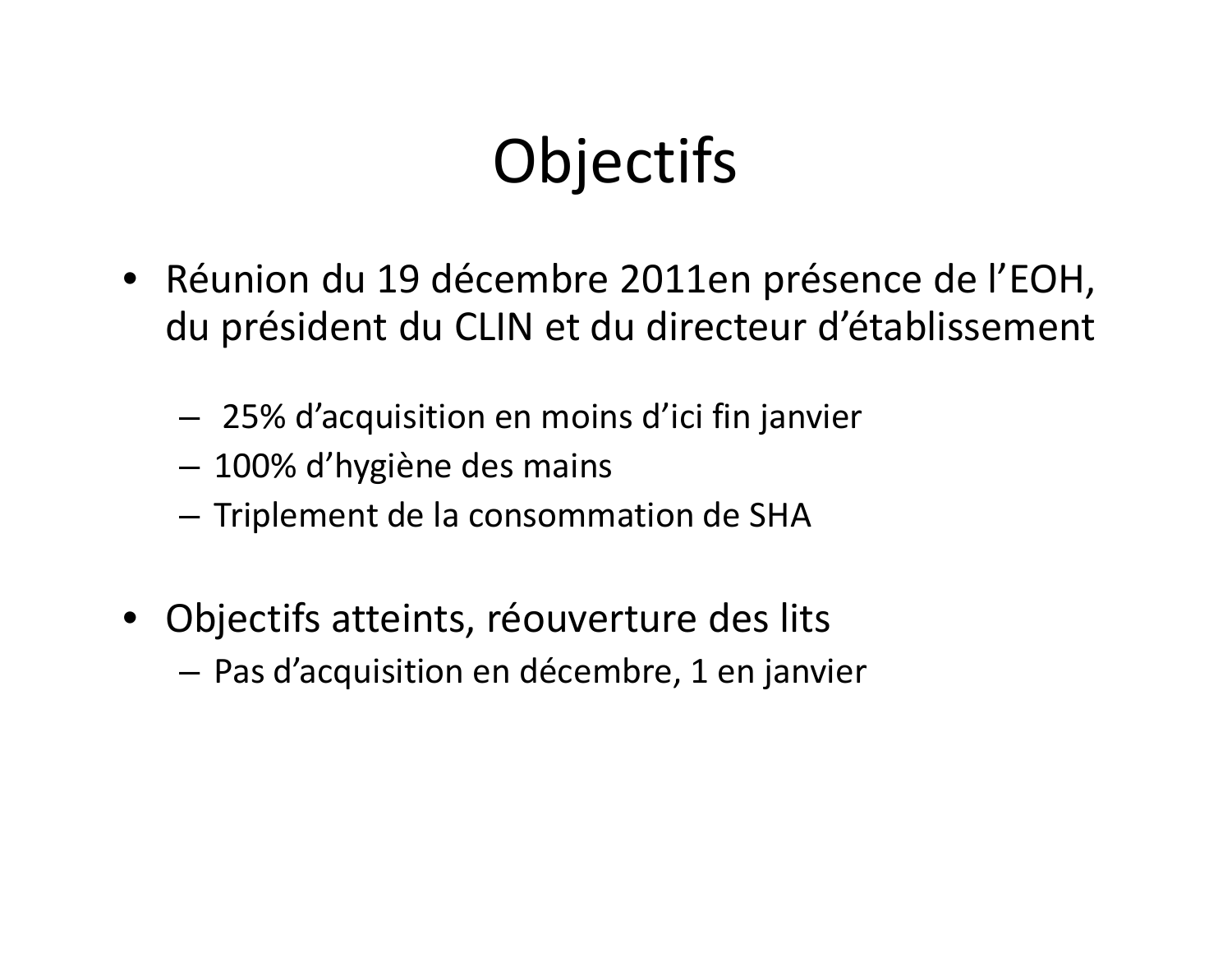## **Une histoire sans fin?**

Monsieur T, « victime » de la seconde épidémie d'ERV**Colonisation digestive** chronique par un ERV depuis février 2010

Ré-hospitalisation pour **diarrhée aiguë** <sup>à</sup>*Clostridium difficile* le 15 mars 2012

**Quatre cas secondaires au 23 avril 2012**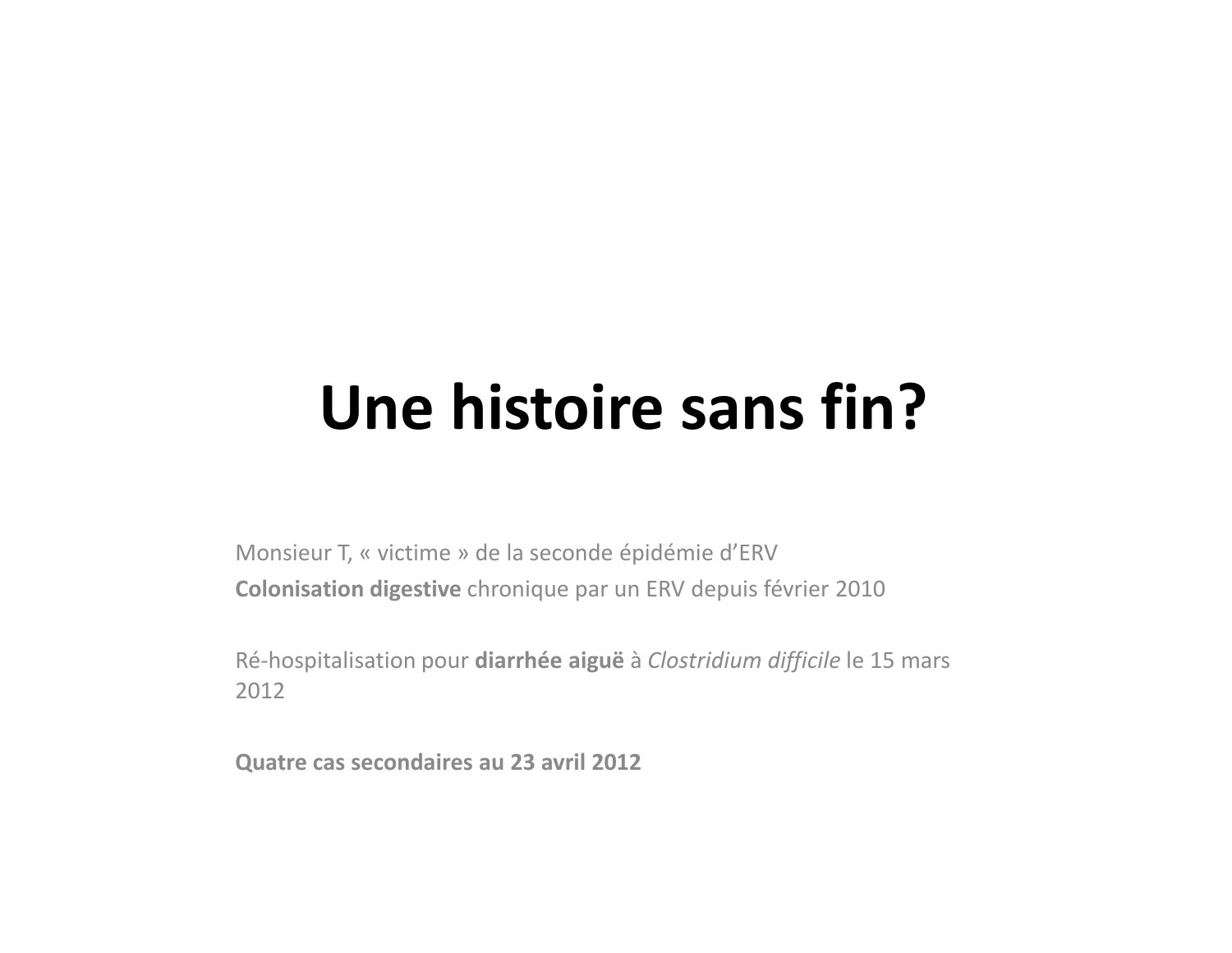# **Conclusion (1)**

- La prévalence des portages digestifs de BMR chez les candidats à la transplantation est faible, probablement superposable à celle du bassin de population considérée
- $\bullet$  Elle augmente considérablement après la greffe, chez les patients hospitalisés
- Une politique de dépistage et de suivi de ce portage est nécessaire pour
	- une meilleure connaissance des données épidémiologiques
	- une identification des facteurs de risque d'acquisition et d'infection après transplantation
	- La compréhension des relations entre colonisation et infection
	- Un ajustement des moyens aux besoins générés par l'application des mesures d'hygiène hospitalière indispensable à la maîtrise du risque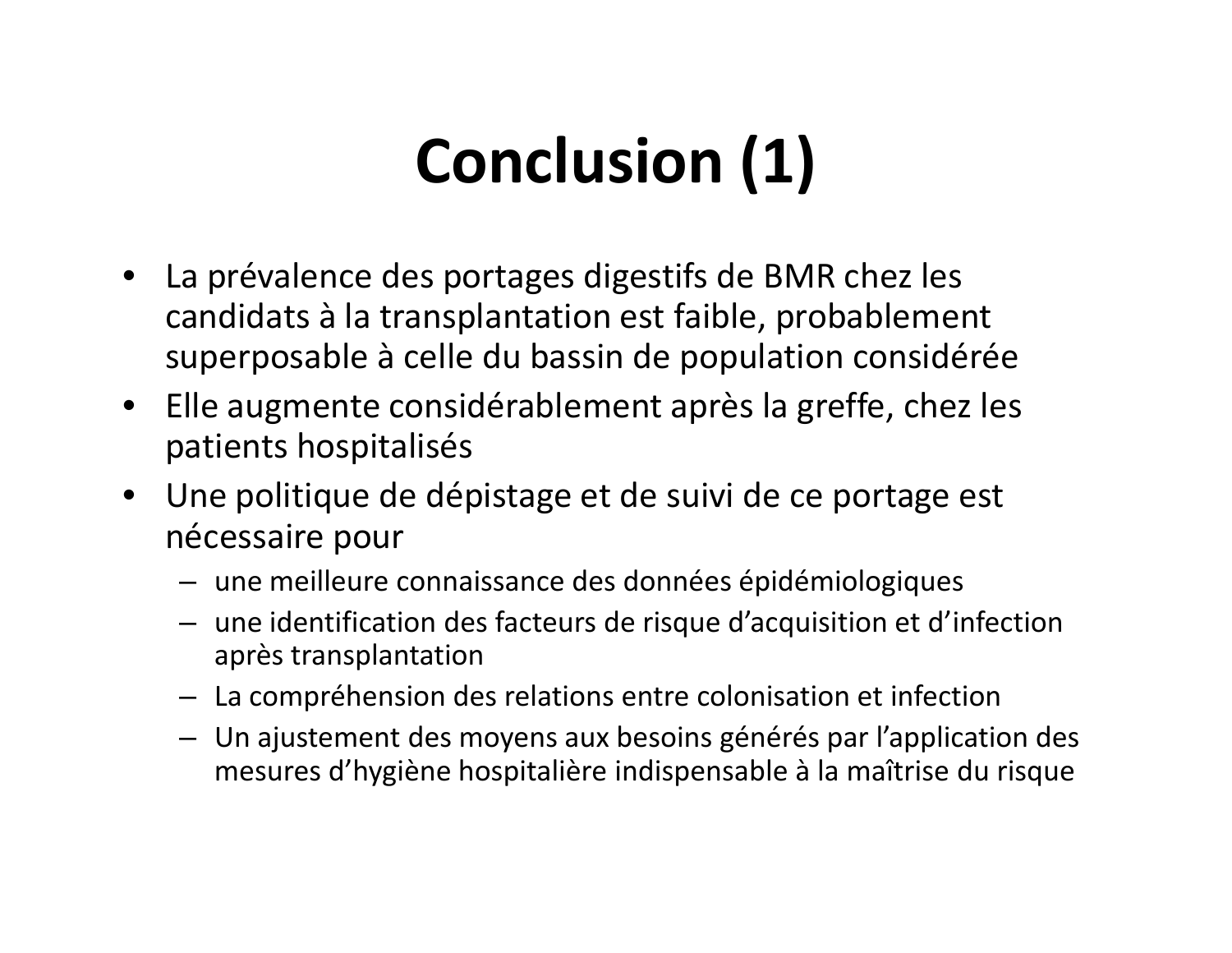# **Conclusion (2)**

- Les mesures d'hygiène hospitalière indispensables sont:
	- – $-$  L'identification du réservoir et sa surveillance
		- Niveau d'endémicité
		- Dépistage systématique des porteurs
	- $-$  La généralisation des précautions standard
	- $-$  L'ajout de mesures d'isolement spécifiques si appropriées
	- – $-$  La maîtrise de l'antibiothérapie
	- $-$  La surveillance et la communication